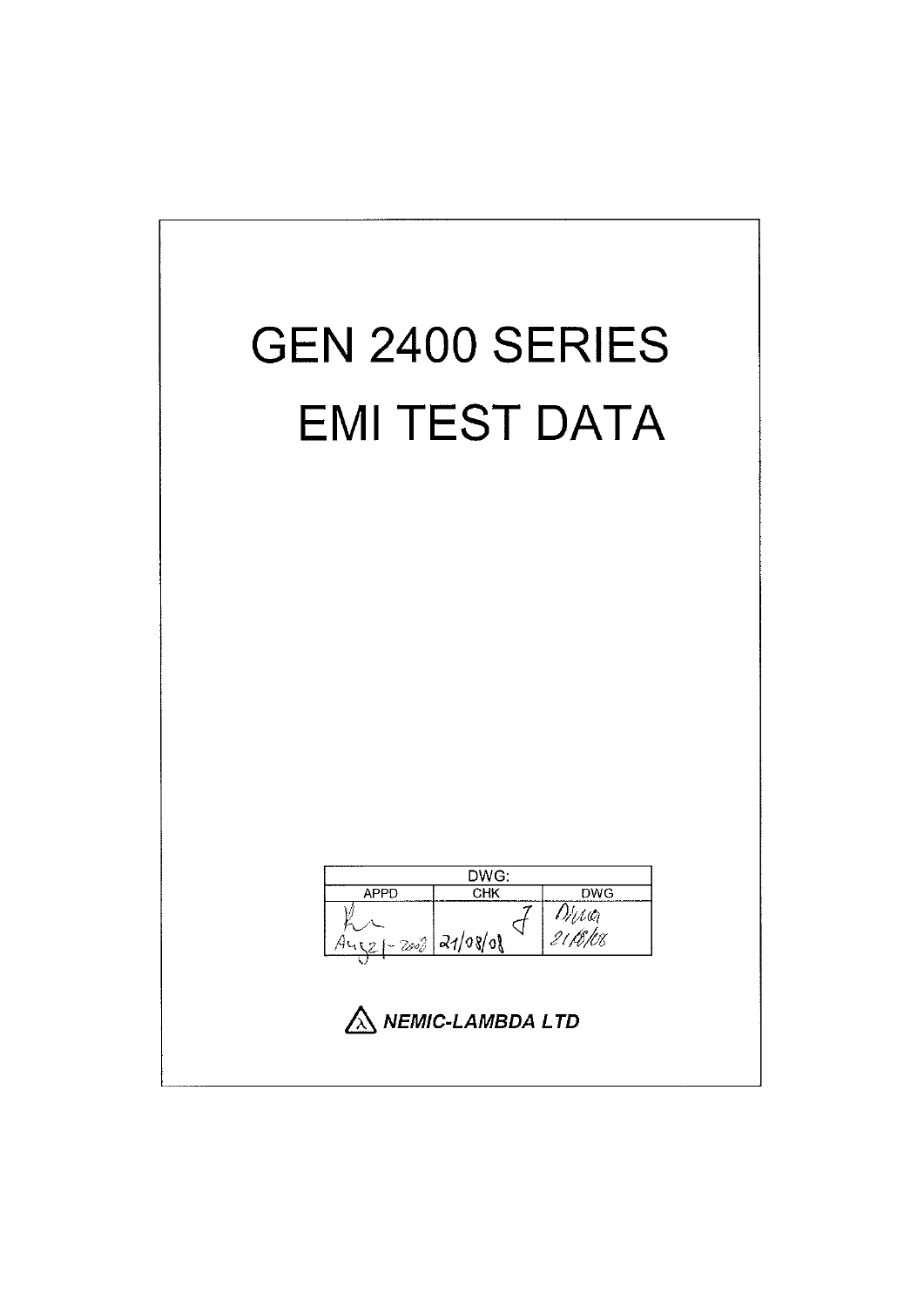### INDEX PAGE

| <b>R-1</b>      |
|-----------------|
|                 |
| R2              |
| R <sub>18</sub> |
|                 |

The above data is typical value data.

The values are considered to be actual capability data.

# *NEMIC-LAMBDA*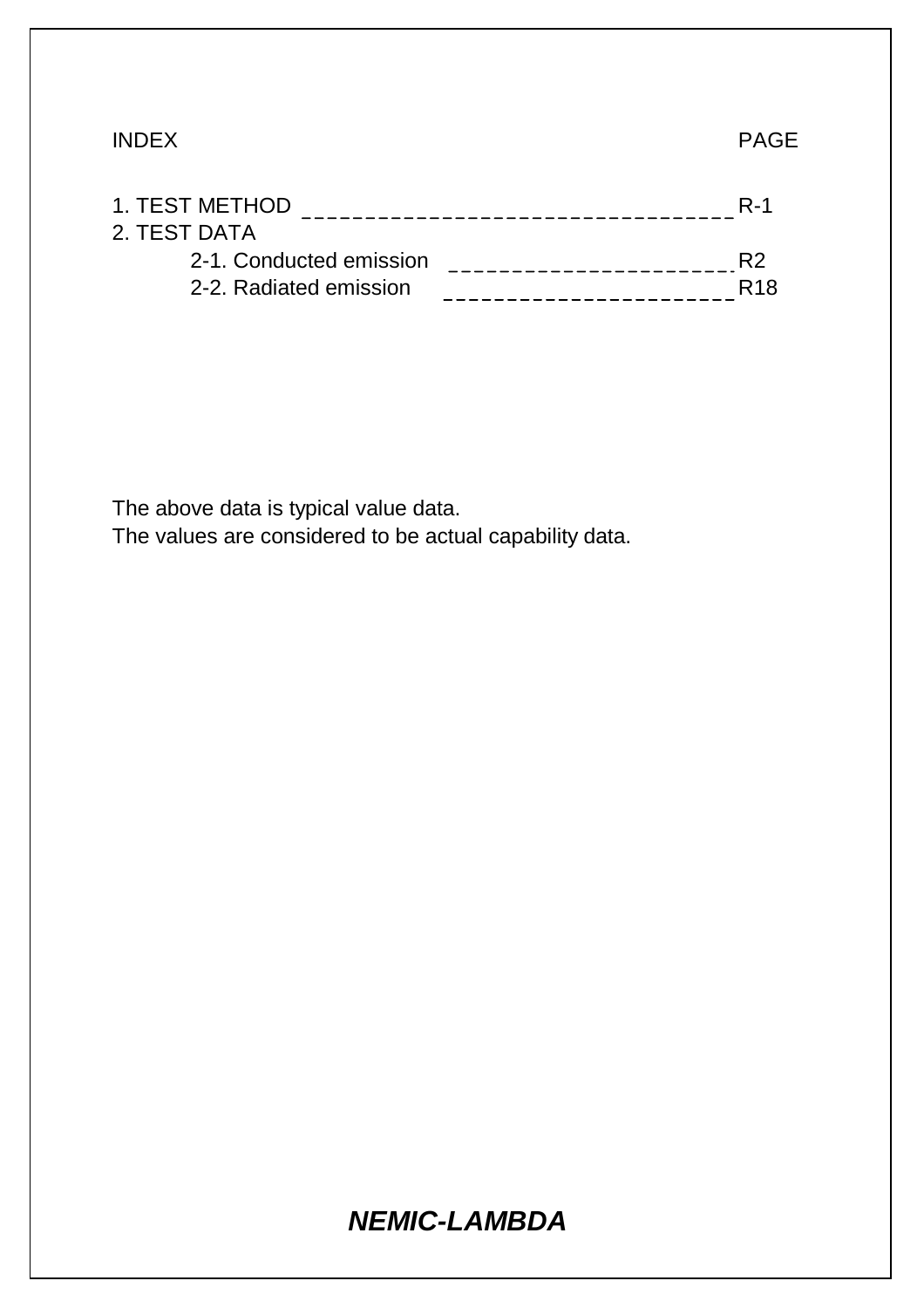# 1.Test Method

**GEN 2400W**

### (1) Conducted Emission

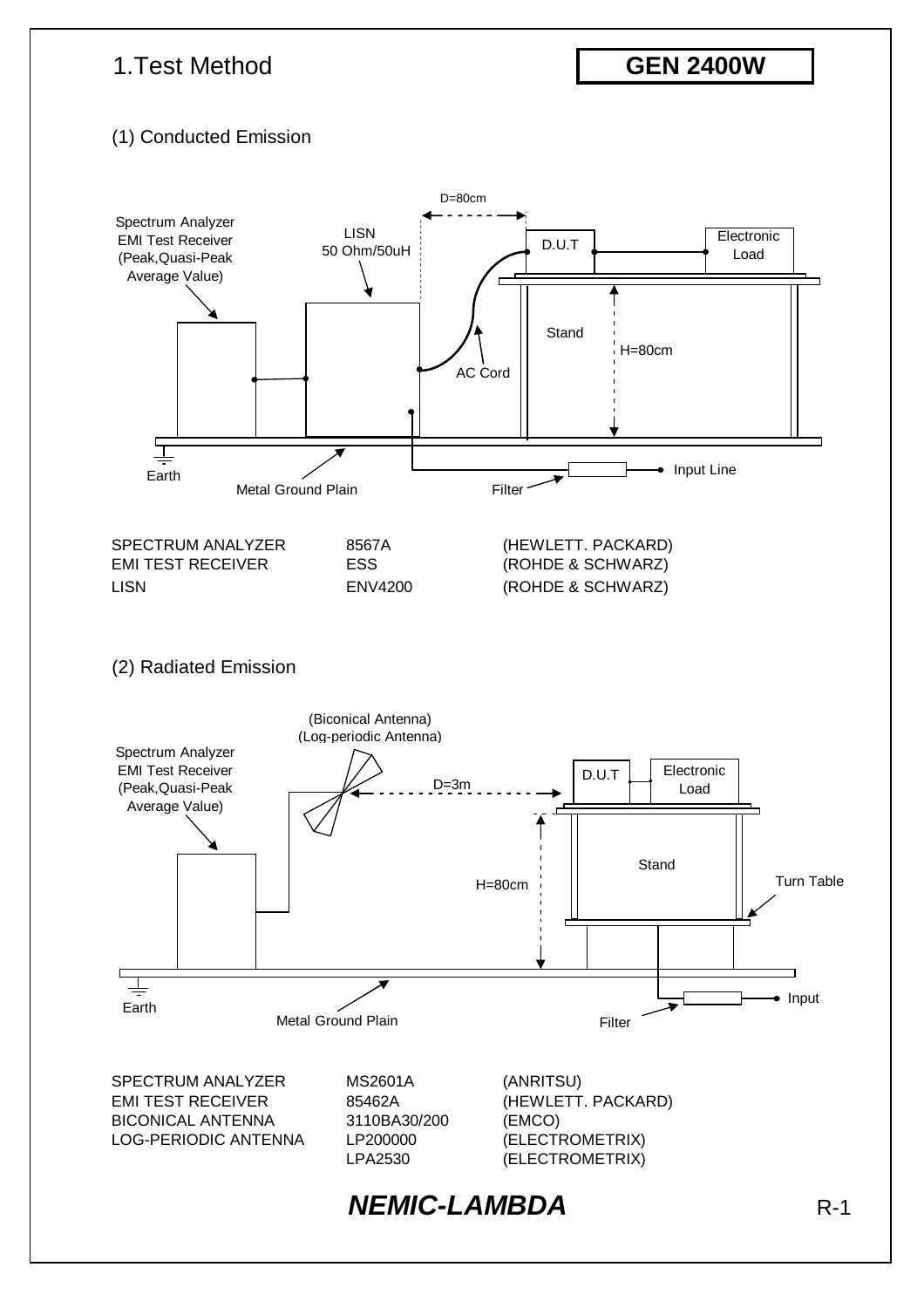# **GEN 2400W**

### **2.1 Conducted Emission**

#### **Model: GEN 8-300 1P200**

(1) Test condition

| Input voltage/frequency: | 230VAC/50Hz            |
|--------------------------|------------------------|
| Output current:          | 100%                   |
| Output voltage:          | 100%                   |
| Ambient temperature:     | $25^{\circ}$ C         |
| Regulation:              | FCC Class A, EN55022-A |

#### (2) Test results

Under the above test condition, emission level was below the limit line. Refer to the following interference wave list and next page for spectrum data.

Inteference wave list

|              | EN55022-A, FCC Class A |               |       |       |       |               |       |
|--------------|------------------------|---------------|-------|-------|-------|---------------|-------|
| <b>PHASE</b> | <b>FREQ</b>            | <b>RESULT</b> |       | LIMIT |       | <b>MARGIN</b> |       |
|              |                        | QP            | AV    | QP    | AV    | QP            | AV    |
|              | <b>MHz</b>             | dBµV          | dBµV  | dBµV  | dBµV  | dBµV          | dBµV  |
|              | 0.18649                | 62.86         | 55.33 | 79.00 | 66.00 | 16.14         | 10.67 |
|              | 18.69126               | 47.76         | 42.57 | 73.00 | 60.00 | 25.24         | 17.43 |
|              |                        |               |       |       |       |               |       |
|              | 0.18687                | 63.74         | 56.12 | 79.00 | 66.00 | 15.26         | 9.88  |
| N            | 19.18311               | 48.18         | 43.11 | 73.00 | 60.00 | 24.82         | 16.89 |
|              |                        |               |       |       |       |               |       |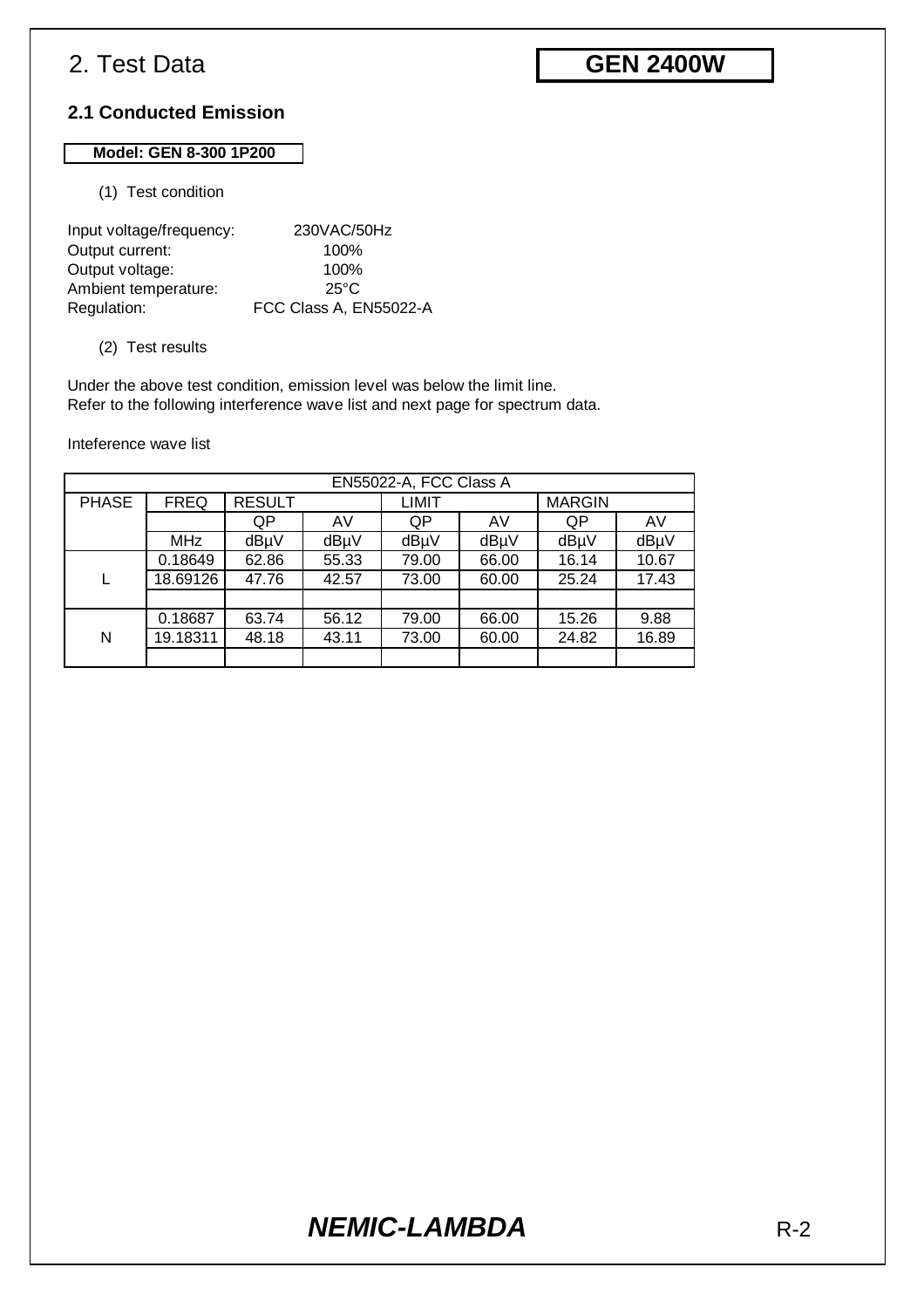

 $10.0$ 

 $30.0\,$  $MHz$ 

 $1.0$ 

 $\overline{0}$  $0.15$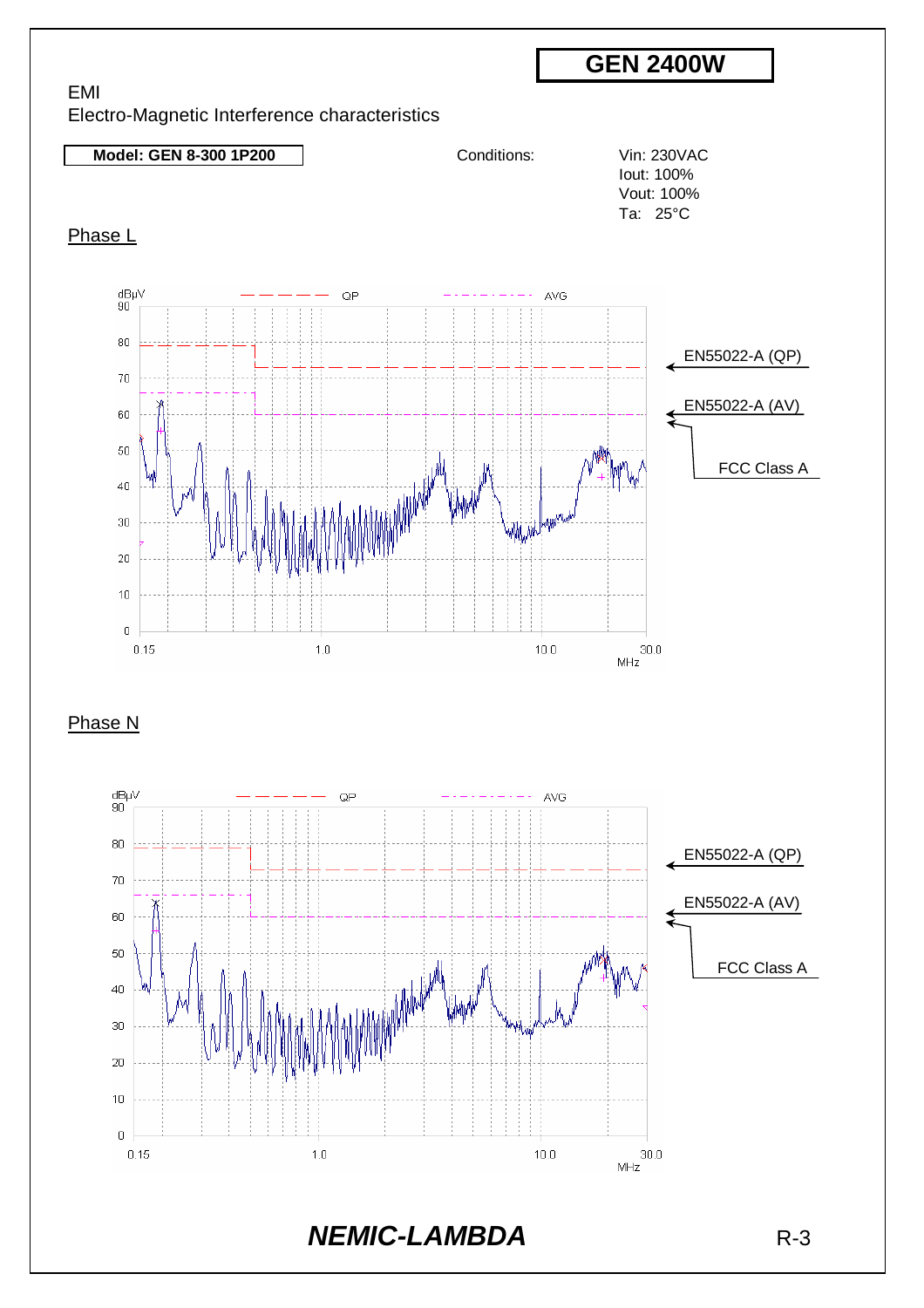# **GEN 2400W**

#### **2.1 Conducted Emission**

#### **MODEL: GEN 8-300 3P200**

#### (1) Test condition

| Input voltage/frequency: | 3PHASE 230VAC/50Hz     |
|--------------------------|------------------------|
| Output current:          | 100%                   |
| Output voltage:          | 100%                   |
| Ambient temperature:     | 25°C                   |
| Regulation:              | FCC Class A, EN55022-A |

#### (2) Test results

Under the above test condition, emission level was below the limit line. Refer to the following interference wave list and next page for spectrum data.

Inteference wave list

| EN55022-A, FCC Class A |             |               |       |              |       |               |       |
|------------------------|-------------|---------------|-------|--------------|-------|---------------|-------|
| <b>PHASE</b>           | <b>FREQ</b> | <b>RESULT</b> |       | <b>LIMIT</b> |       | <b>MARGIN</b> |       |
|                        |             | QP            | AV    | QP           | AV    | QP            | AV    |
|                        | MHz         | dBµV          | dBµV  | dBµV         | dBµV  | dBµV          | dBµV  |
|                        | 0.18799     | 60            | 56.07 | 79.00        | 66.00 | 19.00         | 9.93  |
| L1                     | 3.44783     | 52.98         | 51.43 | 73.00        | 60.00 | 20.02         | 8.57  |
|                        | 19.57024    | 52.44         | 49.76 | 73.00        | 60.00 | 20.56         | 10.24 |
|                        | 0.18776     | 60.68         | 55.66 | 79.00        | 66.00 | 18.32         | 10.34 |
| L2                     | 3.44783     | 47.70         | 45.88 | 73.00        | 60.00 | 25.30         | 14.12 |
|                        |             |               |       |              |       | 0.00          | 0.00  |
|                        | 0.18724     | 59.86         | 55.42 | 79.00        | 66.00 | 19.14         | 10.58 |
| L3                     | 3.44783     | 48.42         | 46.61 | 73.00        | 60.00 | 24.58         | 13.39 |
|                        |             |               |       |              |       | 0.00          | 0.00  |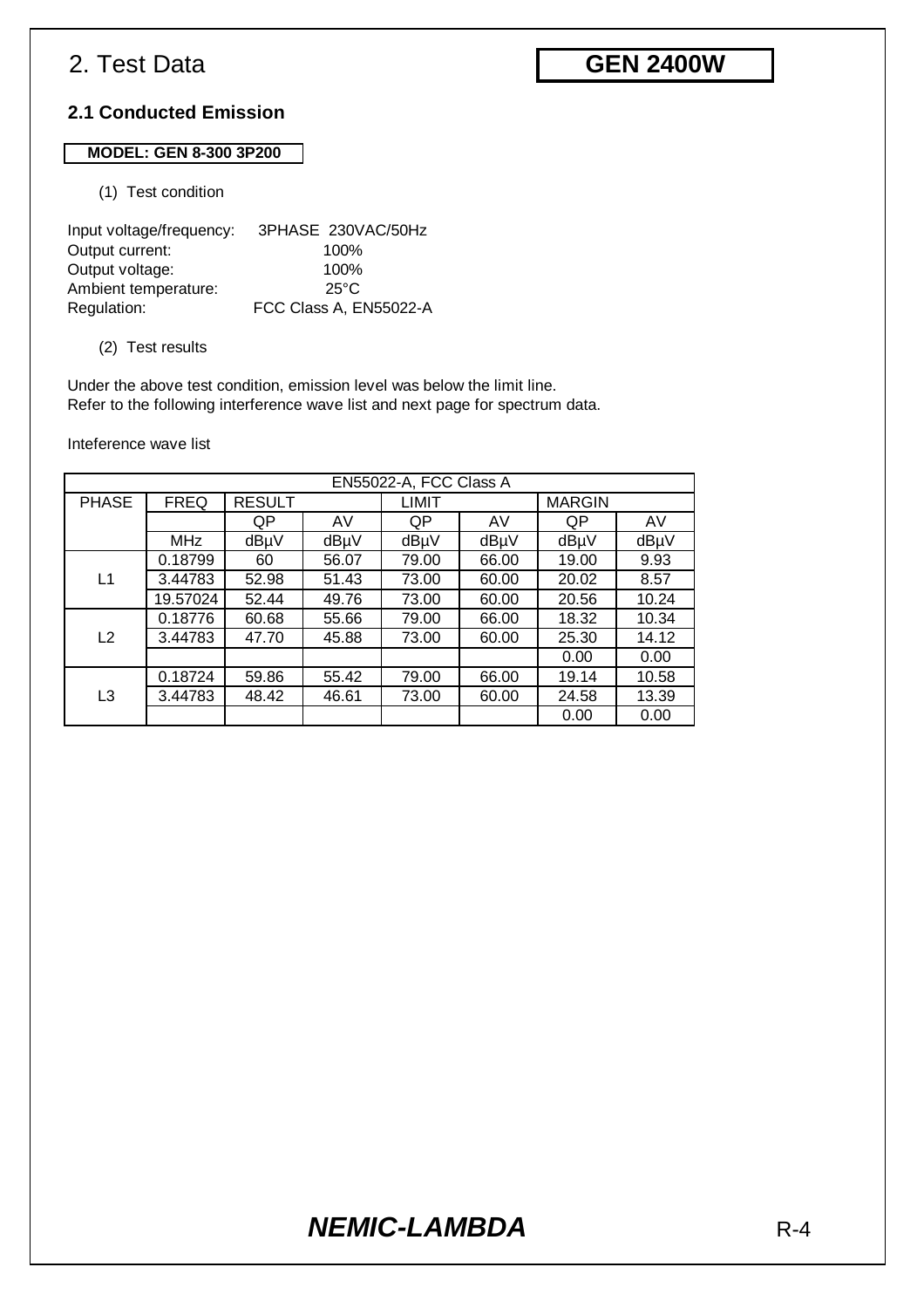EMI Electro-Magnetic Interference characteristics

**MODEL: GEN 8-300 3P200** Conditions: Vin: 3PHASE 230VAC Iout: 100% Vout: 100%  $\begin{array}{cccccccccccccc} \textbf{\textcolor{blue}{\textbf{Phase L1}}} & & & & & \textbf{\textcolor{blue}{\textbf{Ta: 25°C}}} \\ \hline \frac{\text{dB}\mu\text{V}}{90} & \textcolor{red}{\textbf{A: 25°C}} & \textcolor{red}{\textbf{A: 25°C}} & \textcolor{red}{\textbf{A: 25°C}} \\ \hline \end{array}$ EN55022-A (QP) 80 70 EN55022-A (AV) 60 50 Lyconlingford FCC Class A  $40$ 30 20  $10$  $\Omega$  $\overline{30.0}$ <br>MHz  $0.15$  $1.0$  $10.0$  $\frac{\text{Phase L2}}{\frac{\text{dB}\mu\vee}{90}}$ QP **AVG** EN55022-A (QP) 80 70 EN55022-A (AV) 60  $50$ FCC Class A  $40$ MAM www. 30  $_{20}$  $10$  $\bar{0}$  $0.15$  $1.0$  $10.0$  $30.0$ MHz Phase L3  $\frac{\text{dB}\mu\vee}{90}$  $AVG$ OF EN55022-A (QP) 80  $70$ EN55022-A (AV) 60 50 FCC Class A $40$ why ball www. 30  $20$  $10$  $\sigma$  $0.15$  $1.0$  $10.0$ *NEMIC-LAMBDA* R-5

**GEN 2400W**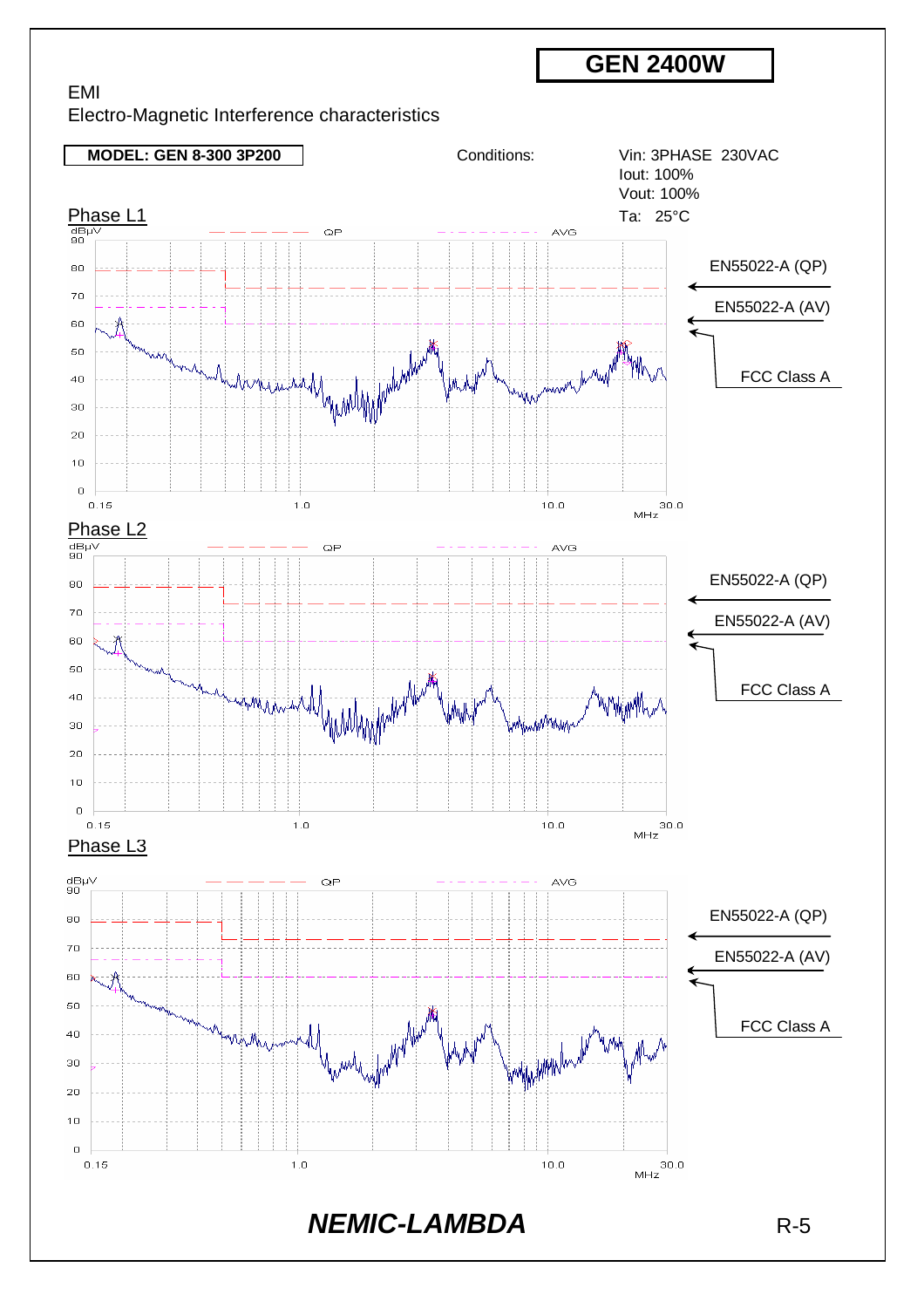# **GEN 2400W**

### **2.1 Conducted Emission**

### **MODEL: GEN 60-40 1P200**

#### (1) Test condition

| Input voltage/frequency: | 230VAC/50Hz            |
|--------------------------|------------------------|
| Output current:          | 100%                   |
| Output voltage:          | 100%                   |
| Ambient temperature:     | 25°C                   |
| Regulation:              | FCC Class A, EN55022-A |

#### (2) Test results

Under the above test condition, emission level was below the limit line. Refer to the following interference wave list and next page for spectrum data.

Inteference wave list

|              | EN55022-A, FCC Class A |       |               |              |       |               |       |
|--------------|------------------------|-------|---------------|--------------|-------|---------------|-------|
| <b>PHASE</b> | <b>FREQ</b>            |       | <b>RESULT</b> | <b>LIMIT</b> |       | <b>MARGIN</b> |       |
|              |                        | QP    | AV            | QP           | AV    | QP            | AV    |
|              | <b>MHz</b>             | dBµV  | dBµV          | dBµV         | dBµV  | dBµV          | dBµV  |
|              | 0.18244                | 63.24 | 55.33         | 79.00        | 66.00 | 15.76         | 10.67 |
|              |                        |       |               |              |       |               |       |
|              |                        |       |               |              |       |               |       |
|              | 0.18244                | 62.50 | 54.60         | 79.00        | 66.00 | 16.50         | 11.40 |
| N            |                        |       |               |              |       |               |       |
|              |                        |       |               |              |       |               |       |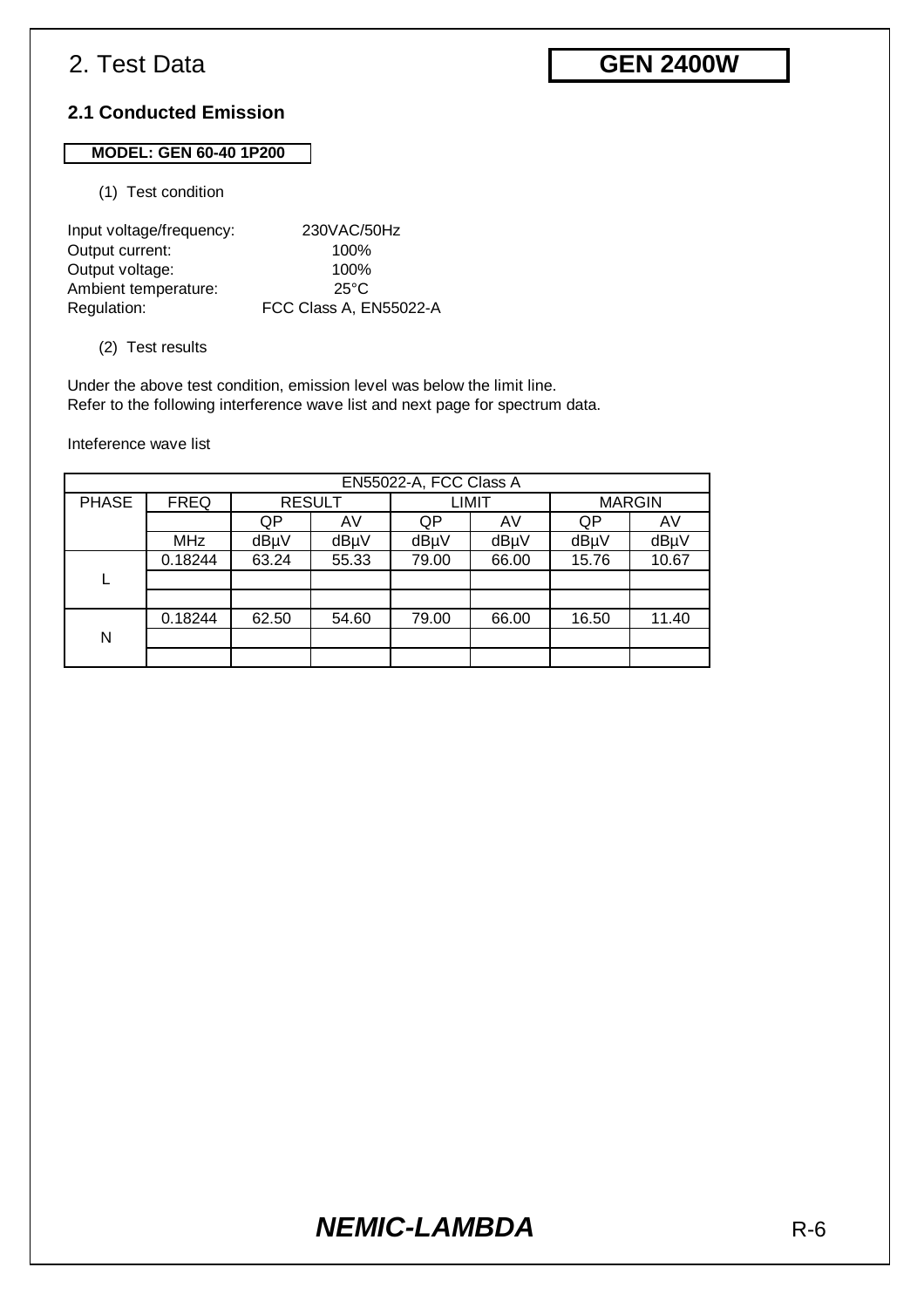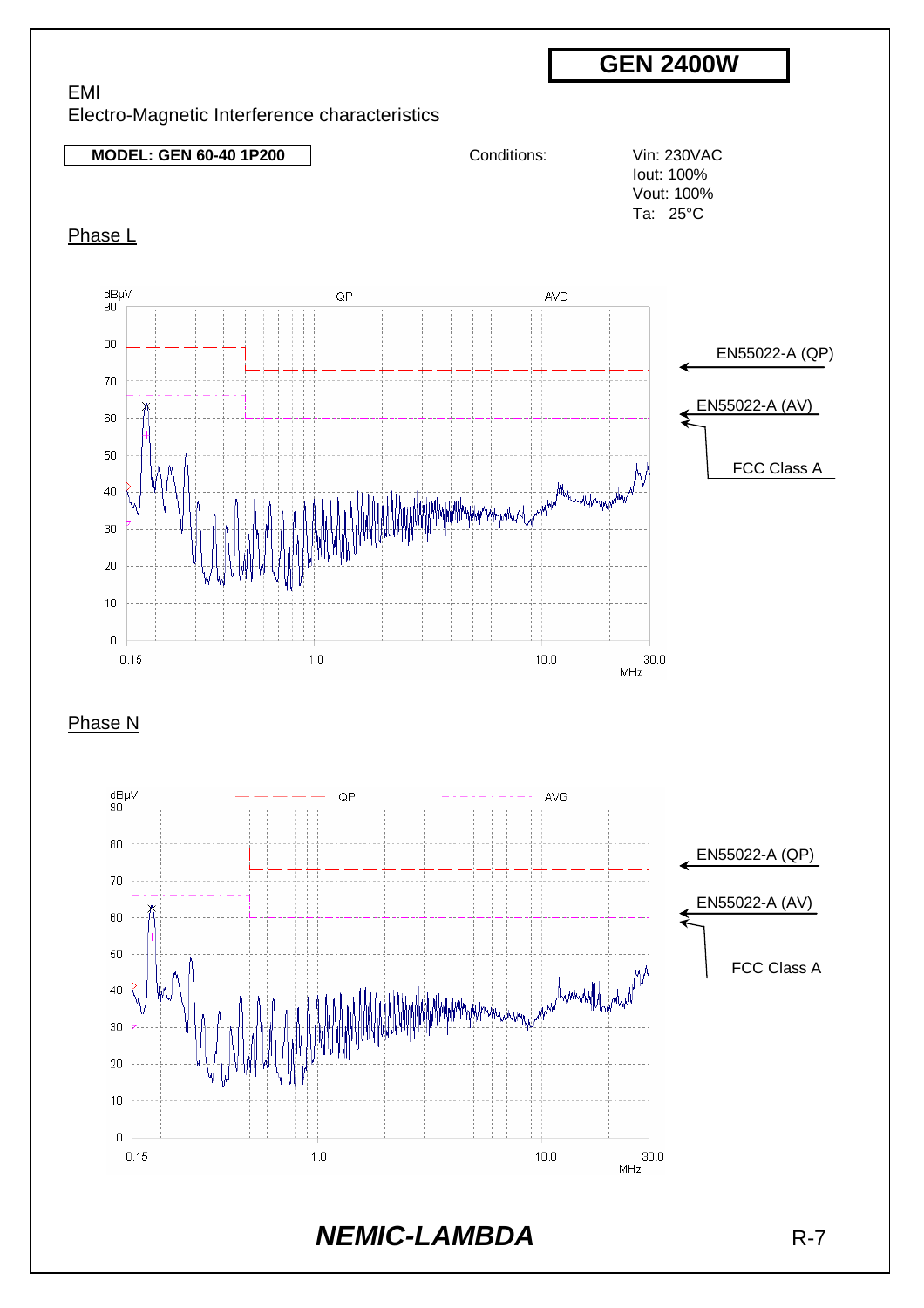# **GEN 2400W**

### **2.1 Conducted Emission**

#### **MODEL: GEN 60-40 3P200**

(1) Test condition

| Input voltage/frequency: | 3PHASE 230VAC/50Hz     |
|--------------------------|------------------------|
| Output current:          | 100%                   |
| Output voltage:          | 100%                   |
| Ambient temperature:     | 25°C                   |
| Regulation:              | FCC Class A, EN55022-A |

#### (2) Test results

Under the above test condition, emission level was below the limit line. Refer to the following interference wave list and next page for spectrum data.

Inteference wave list

|                | EN55022-A, FCC Class A |               |       |              |       |               |       |
|----------------|------------------------|---------------|-------|--------------|-------|---------------|-------|
| <b>PHASE</b>   | <b>FREQ</b>            | <b>RESULT</b> |       | <b>LIMIT</b> |       | <b>MARGIN</b> |       |
|                |                        | QP            | AV    | QP           | AV    | QP            | AV    |
|                | <b>MHz</b>             | dBµV          | dBµV  | dBµV         | dBµV  | dBµV          | dBµV  |
|                | 0.18244                | 60.02         | 56.88 | 79.00        | 66.00 | 18.98         | 9.12  |
| L1             |                        |               |       |              |       |               |       |
|                |                        |               |       |              |       |               |       |
|                | 0.18244                | 60.76         | 56.35 | 79.00        | 66.00 | 18.24         | 9.65  |
| L <sub>2</sub> | 1.26965                | 46.02         | 41.99 | 73.00        | 60.00 | 26.98         | 18.01 |
|                |                        |               |       |              |       |               |       |
|                | 0.18244                | 60.54         | 56.28 | 79.00        | 66.00 | 18.46         | 9.72  |
| L3             | 1.27473                | 44.16         | 37.70 | 73.00        | 60.00 | 28.84         | 22.30 |
|                |                        |               |       |              |       |               |       |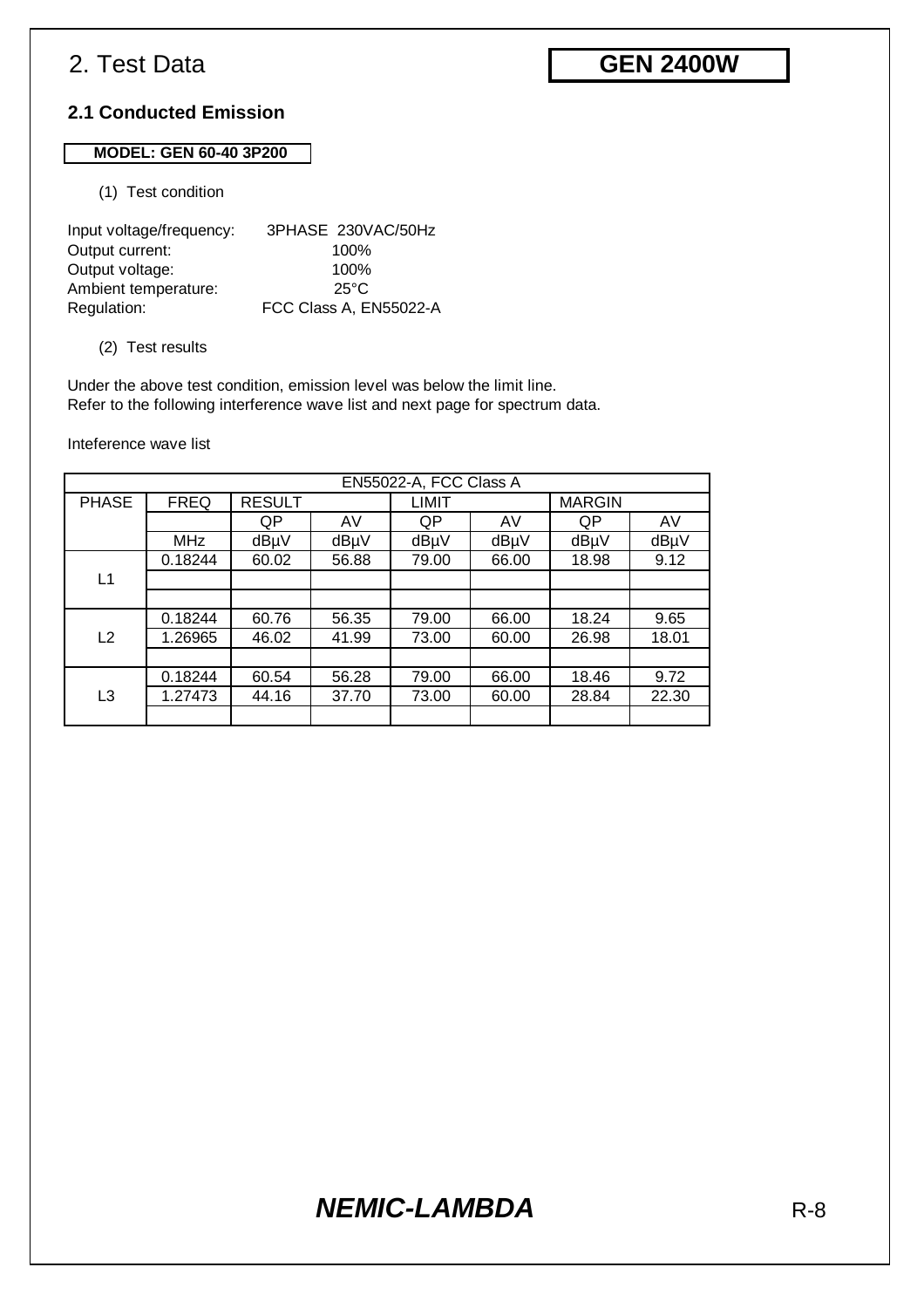EMI Electro-Magnetic Interference characteristics

**MODEL: GEN 60-40 3P200** Conditions: Vin: 3PHASE 230VAC Iout: 100% Vout:100%  $\underbrace{\text{Phase } L1}_{\text{gap}} \qquad \qquad \underbrace{\qquad \qquad}_{\text{map}} \qquad \qquad \text{or} \qquad \qquad \qquad \text{or} \qquad \qquad \text{or} \qquad \qquad \text{or} \qquad \qquad \text{or} \qquad \qquad \text{or} \qquad \qquad \text{or} \qquad \qquad \text{or} \qquad \qquad \text{or} \qquad \qquad \text{or} \qquad \qquad \text{or} \qquad \qquad \text{or} \qquad \qquad \text{or} \qquad \qquad \text{or} \qquad \qquad \text{or} \qquad \qquad \text{or} \qquad \$ QP AVG EN55022-A (QP) 80 70 EN55022-A (AV) 60 50 Marchanica composited the marginal his management FCC Class A  $4<sub>0</sub>$ 30 20  $10$  $\bar{0}$  $0.15$  $1.0$  $10.0$  $\frac{\text{Phase L2}}{\text{dB}\mu\text{V}}$ OP AVG EN55022-A (QP) 80 70 EN55022-A (AV) 60 50 FCC Class A  $40$ MARKA MARKA 30 20  $10$  $\circ$  $0.15$  $1.0$  $10.0$ Phase L<sub>3</sub>  $\frac{\text{dB}\mu\vee}{90}$ QP  $AVG$ EN55022-A (QP) 80 70 EN55022-A (AV) 60 50 and Wildham with the win with FCC Class A40 thija 30 20  $10$  $\mathbf 0$  $0.15$  $1.0$  $10.0$ **NEMIC-LAMBDA** R-9

**GEN 2400W**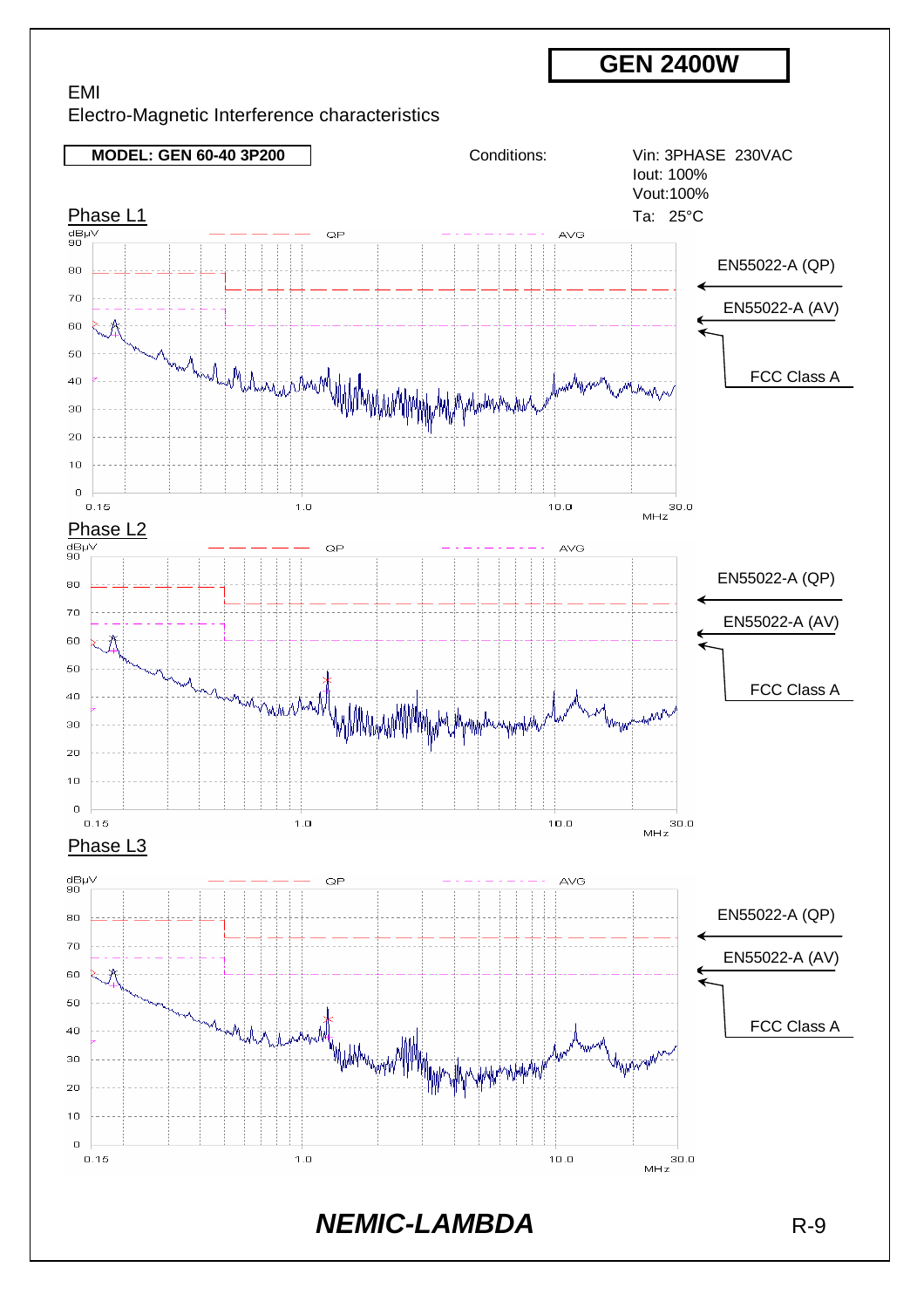# **GEN 2400W**

### **2.1 Conducted Emission**

#### **MODEL: GEN 150-16 1P200**

#### (1) Test condition

| Input voltage/frequency: | 230VAC/50Hz            |
|--------------------------|------------------------|
| Output current:          | 100%                   |
| Output voltage:          | 100%                   |
| Ambient temperature:     | $25^{\circ}$ C         |
| Regulation:              | FCC Class A, EN55022-A |

#### (2) Test results

Under the above test condition, emission level was below the limit line. Refer to the following interference wave list and next page for spectrum data.

Inteference wave list

|              | EN55022-A, FCC Class A |       |               |              |       |               |       |
|--------------|------------------------|-------|---------------|--------------|-------|---------------|-------|
| <b>PHASE</b> | <b>FREQ</b>            |       | <b>RESULT</b> | <b>LIMIT</b> |       | <b>MARGIN</b> |       |
|              |                        | QP    | AV            | QP           | AV    | QP            | AV    |
|              | <b>MHz</b>             | dBµV  | dBµV          | dBµV         | dBµV  | dBµV          | dBµV  |
|              | 0.18280                | 62.28 | 57.20         | 79.00        | 66.00 | 16.72         | 8.80  |
|              | 12.53413               | 39.6  | 33.59         | 73.00        | 60.00 | 33.40         | 26.41 |
|              |                        |       |               |              |       |               |       |
|              | 0.18280                | 63.24 | 57.98         | 79.00        | 66.00 | 15.76         | 8.02  |
| N            | 12.53413               | 48.24 | 45.98         | 73.00        | 60.00 | 24.76         | 14.02 |
|              |                        |       |               |              |       |               |       |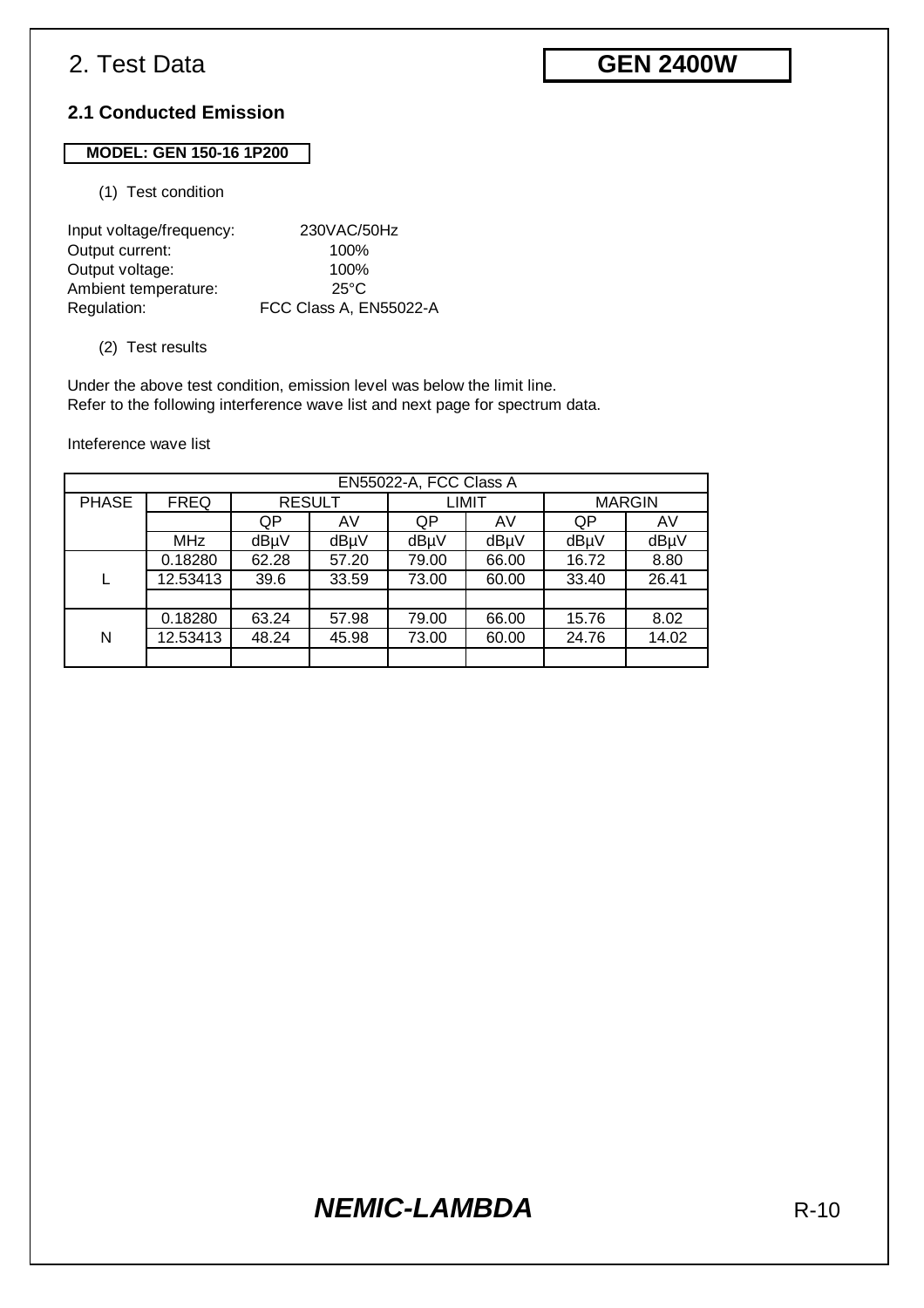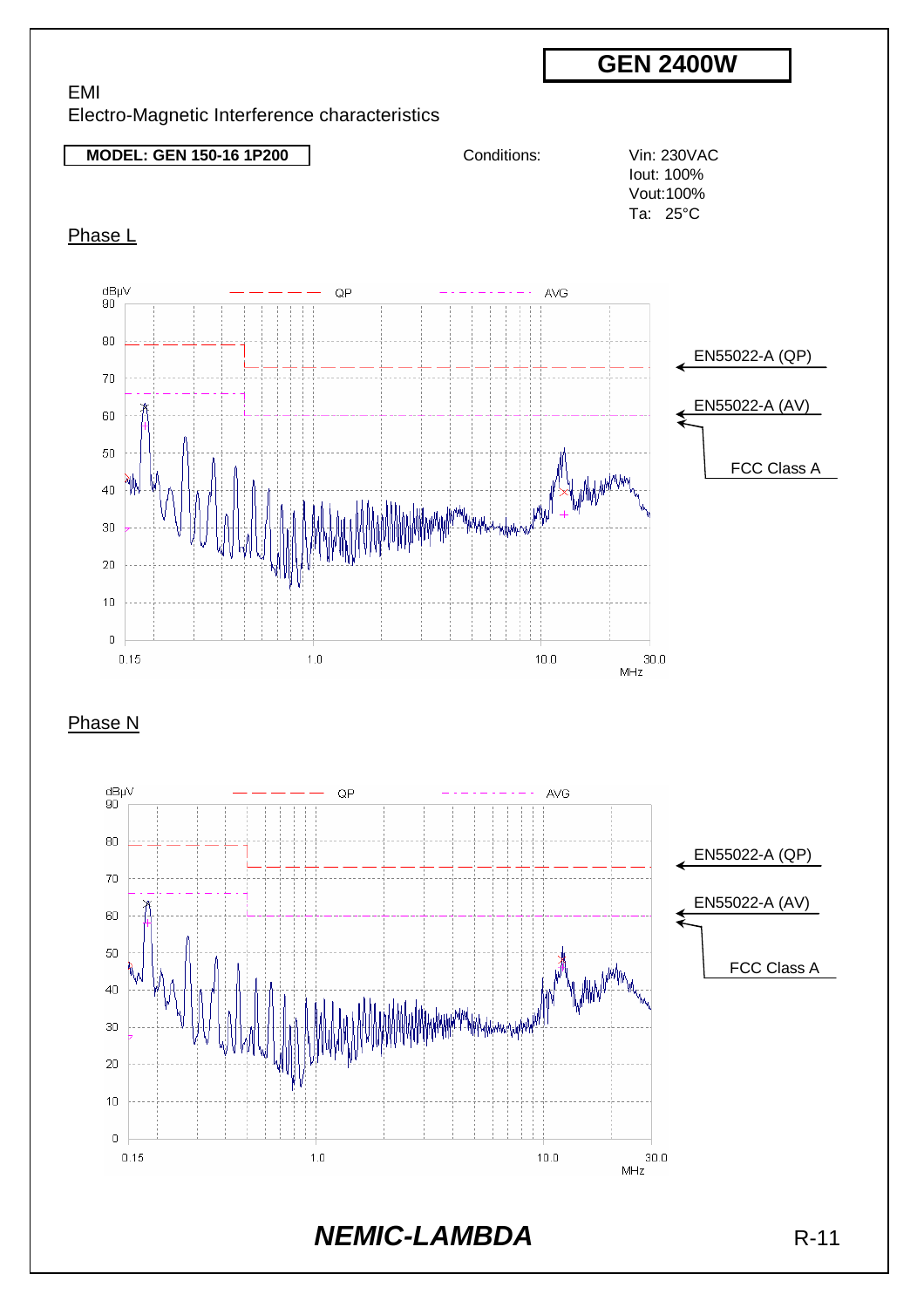# **GEN 2400W**

### **2.1 Conducted Emission**

#### **MODEL: GEN 150-16 3P200**

(1) Test condition

| Input voltage/frequency: | 3PHASE 230VAC/50Hz     |
|--------------------------|------------------------|
| Output current:          | 100%                   |
| Output voltage:          | 100%                   |
| Ambient temperature:     | $25^{\circ}$ C         |
| Regulation:              | FCC Class A, EN55022-A |

#### (2) Test results

Under the above test condition, emmission level was below the limit line. Refer to the following interferece wave list and next page for spectrumdata.

Inteference wave list

| EN55022-A, FCC Class A |             |               |       |              |       |               |      |  |
|------------------------|-------------|---------------|-------|--------------|-------|---------------|------|--|
| <b>PHASE</b>           | <b>FREQ</b> | <b>RESULT</b> |       | <b>LIMIT</b> |       | <b>MARGIN</b> |      |  |
|                        |             | QP            | AV    | QP           | AV    | QP            | AV   |  |
|                        | <b>MHz</b>  | dBµV          | dBµV  | dBµV         | dBµV  | dBµV          | dBµV |  |
|                        | 0.18135     | 60.5          | 57.05 | 79.00        | 66.00 | 18.50         | 8.95 |  |
| L1                     |             |               |       |              |       |               |      |  |
|                        |             |               |       |              |       |               |      |  |
|                        | 0.18099     | 60.68         | 56.29 | 79.00        | 66.00 | 18.32         | 9.71 |  |
| L <sub>2</sub>         |             |               |       |              |       |               |      |  |
|                        |             |               |       |              |       |               |      |  |
|                        | 0.18171     | 60.82         | 56.38 | 79.00        | 66.00 | 18.18         | 9.62 |  |
| L3                     |             |               |       |              |       |               |      |  |
|                        |             |               |       |              |       |               |      |  |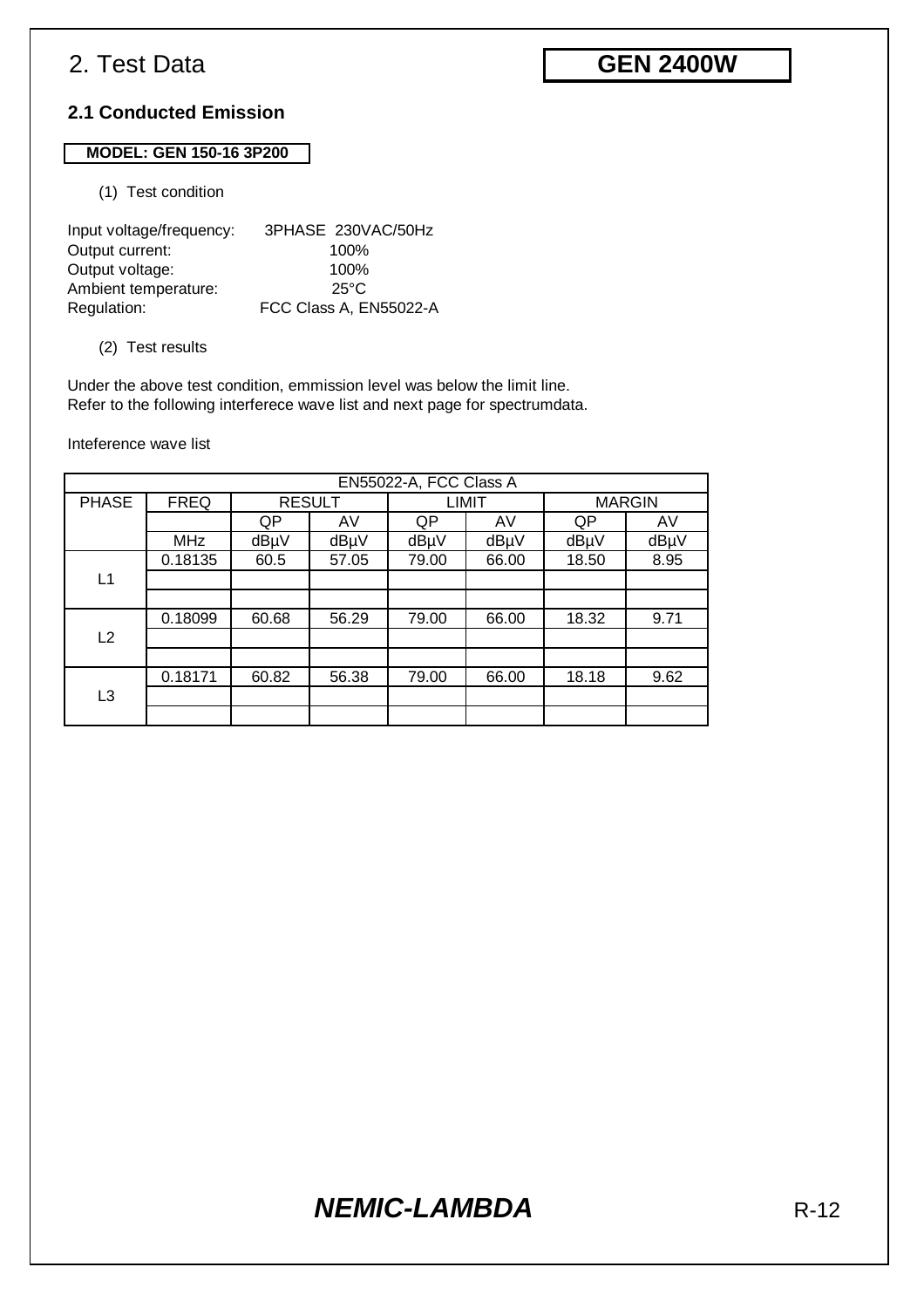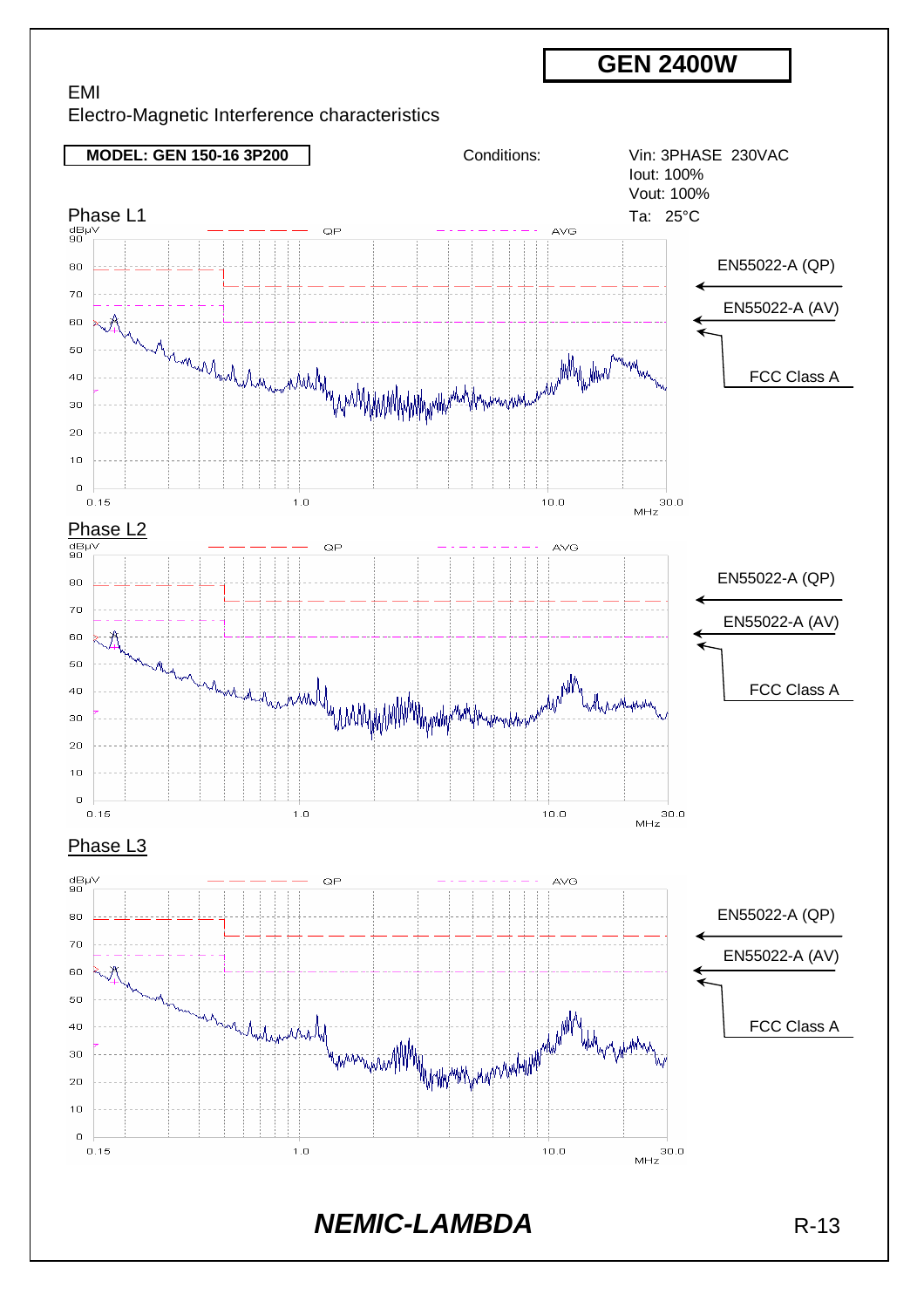# **GEN 2400W**

#### **2.1 Conducted Emission**

### **MODEL: GEN 600-4 1P200**

#### (1) Test condition

| Input voltage/frequency: | 230VAC/50Hz            |
|--------------------------|------------------------|
| Output current:          | 100%                   |
| Output voltage:          | 100%                   |
| Ambient temperature:     | 25°C                   |
| Regulation:              | FCC Class A, EN55022-A |

#### (2) Test results

Under the above test condition, emission level was below the limit line. Refer to the following interference wave list and next page for spectrum data.

Inteference wave list

| EN55022-A, FCC Class A |             |               |       |              |       |               |       |  |
|------------------------|-------------|---------------|-------|--------------|-------|---------------|-------|--|
| <b>PHASE</b>           | <b>FREQ</b> | <b>RESULT</b> |       | <b>LIMIT</b> |       | <b>MARGIN</b> |       |  |
|                        |             | QP            | AV    | QP           | AV    | QP            | AV    |  |
|                        | <b>MHz</b>  | dBµV          | dBµV  | dBµV         | dBµV  | dBµV          | dBµV  |  |
|                        | 0.18354     | 63.56         | 56.28 | 79.00        | 66.00 | 15.44         | 9.72  |  |
|                        | 0.27534     | 59.26         | 56.44 | 79.00        | 66.00 | 19.74         | 9.56  |  |
|                        | 23.05417    | 51.36         | 47.46 | 73.00        | 60.00 | 21.64         | 12.54 |  |
| N                      | 0.18354     | 64.10         | 56.58 | 79.00        | 66.00 | 14.90         | 9.42  |  |
|                        | 0.27589     | 56.36         | 51.61 | 79.00        | 66.00 | 22.64         | 14.39 |  |
|                        | 22.96223    | 48.74         | 44.08 | 73.00        | 60.00 | 24.26         | 15.92 |  |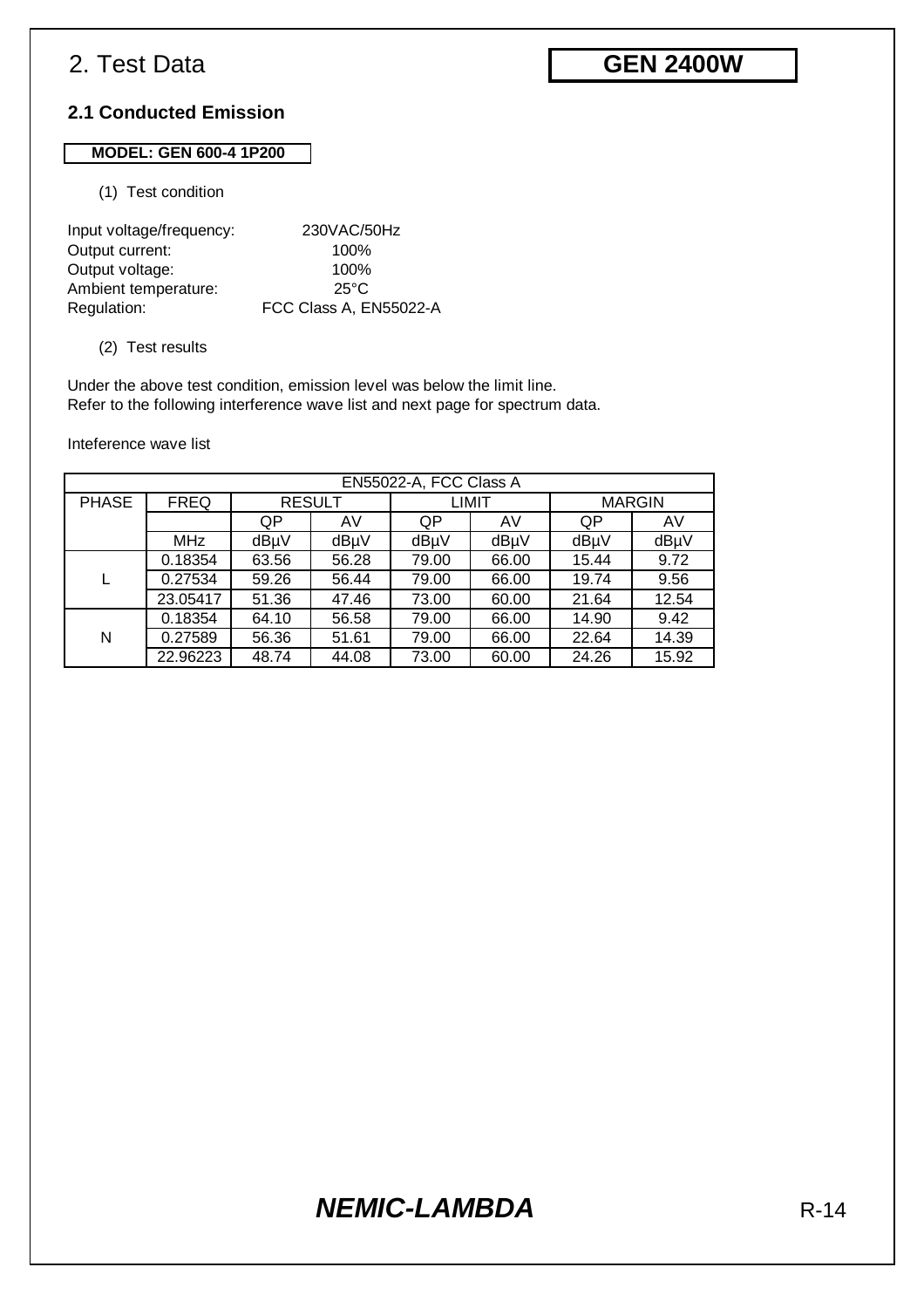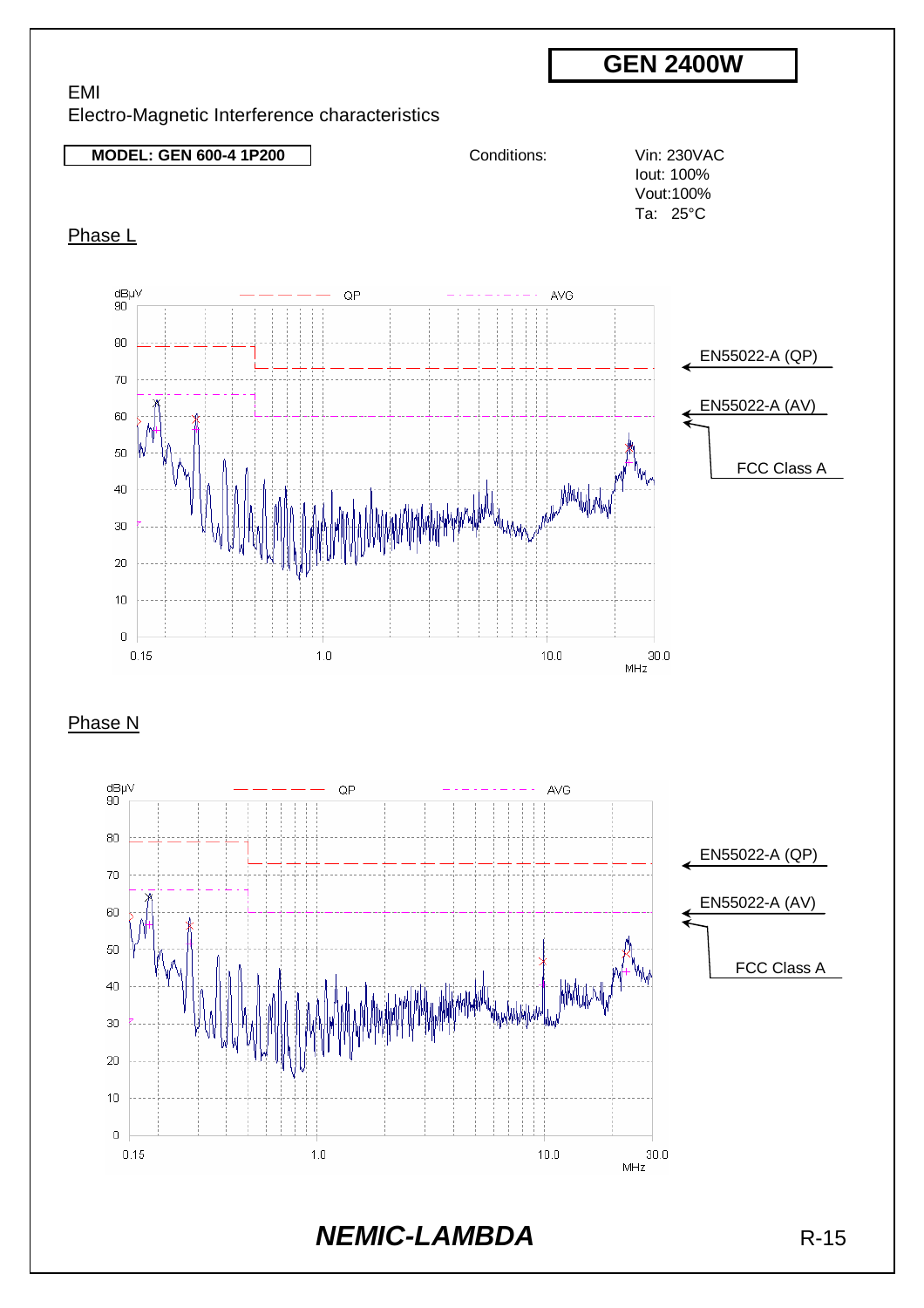# **GEN 2400W**

#### **2.1 Conducted Emission**

### **MODEL: GEN 600-4 3P200**

(1) Test condition

| Input voltage/frequency: | 3PHASE 230VAC/50Hz     |
|--------------------------|------------------------|
| Output current:          | 100%                   |
| Output voltage:          | 100%                   |
| Ambient temperature:     | 25°C                   |
| Regulation:              | FCC Class A, EN55022-A |

#### (2) Test results

Under the above test condition, emission level was below the limit line. Refer to the following interference wave list and next page for spectrum data.

Inteference wave list

| EN55022-A, FCC Class A |             |               |       |              |       |               |       |  |
|------------------------|-------------|---------------|-------|--------------|-------|---------------|-------|--|
| <b>PHASE</b>           | <b>FREQ</b> | <b>RESULT</b> |       | <b>LIMIT</b> |       | <b>MARGIN</b> |       |  |
|                        |             | QP            | AV    | QP           | AV    | QP            | AV    |  |
|                        | <b>MHz</b>  | dBµV          | dBµV  | dBµV         | dBµV  | dBµV          | dBµV  |  |
|                        | 0.18427     | 60.5          | 55.99 | 79.00        | 66.00 | 18.50         | 10.01 |  |
| L1                     |             |               |       |              |       |               |       |  |
|                        |             |               |       |              |       |               |       |  |
|                        | 0.18501     | 61.04         | 55.79 | 79.00        | 66.00 | 17.96         | 10.21 |  |
| L2                     |             |               |       |              |       |               |       |  |
|                        |             |               |       |              |       |               |       |  |
|                        | 0.18501     | 59.72         | 55.52 | 79.00        | 66.00 | 19.28         | 10.48 |  |
| L <sub>3</sub>         |             |               |       |              |       |               |       |  |
|                        |             |               |       |              |       |               |       |  |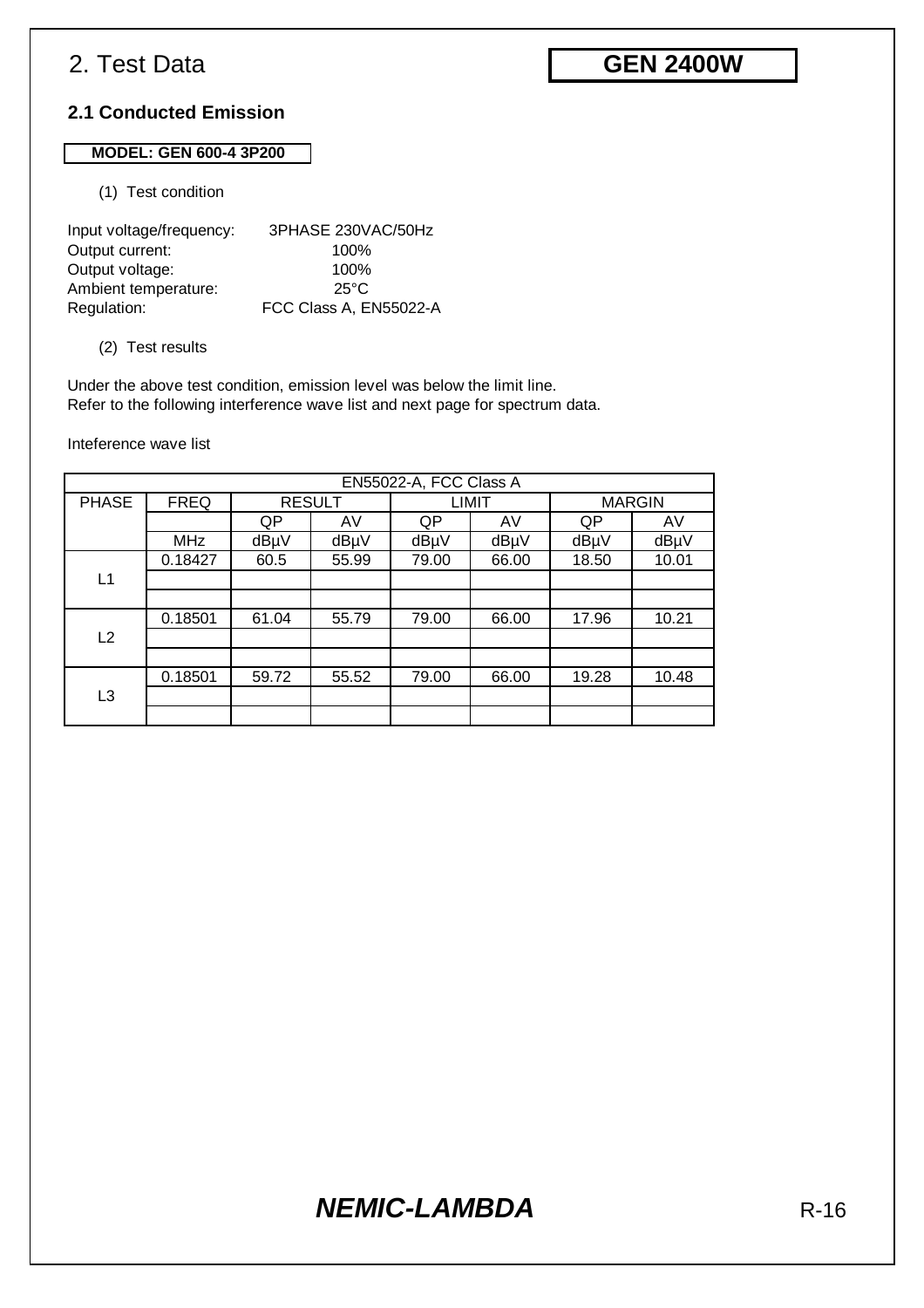

**MODEL: GEN 600-4 3P200** Conditions: Vin: 3PHASE 230VAC Iout: 100% Vout: 100%  $\frac{\text{Phase } L1}{\text{GBW}}$  Ta: 25°C QP AVG EN55022-A (QP) 80 70 EN55022-A (AV) 60 Why further who had the way the mother 50 FCC Class A  $40$ 30  $20$  $10$  $\overline{0}$  $0.15$  $1.0$  $10.0$  $\frac{\text{Phase L2}}{\text{max}}$  $QP$ AVG EN55022-A (QP) 80  $70$ EN55022-A (AV) 60 50 Ariambly FCC Class A  $40$ 30  $\overline{20}$  $10$  $\bar{0}$  $0.15$  $1.0$  $10.0$  $30.0$  $MHz$ Phase L3  $\begin{array}{c} \mathsf{dB}\mathsf{\mu}\mathsf{V}\\ \mathsf{90}\end{array}$  $\cap P$ **AVG** EN55022-A (QP) 80 70 EN55022-A (AV) 60 50 and the sum which will be a filled the way of the way of the way of the way of the way of the way of FCC Class A $40$ 30 20  $10$  $\circ$  $1.0$  $0.15$  $10.0$ **NEMIC-LAMBDA** R-17

**GEN 2400W**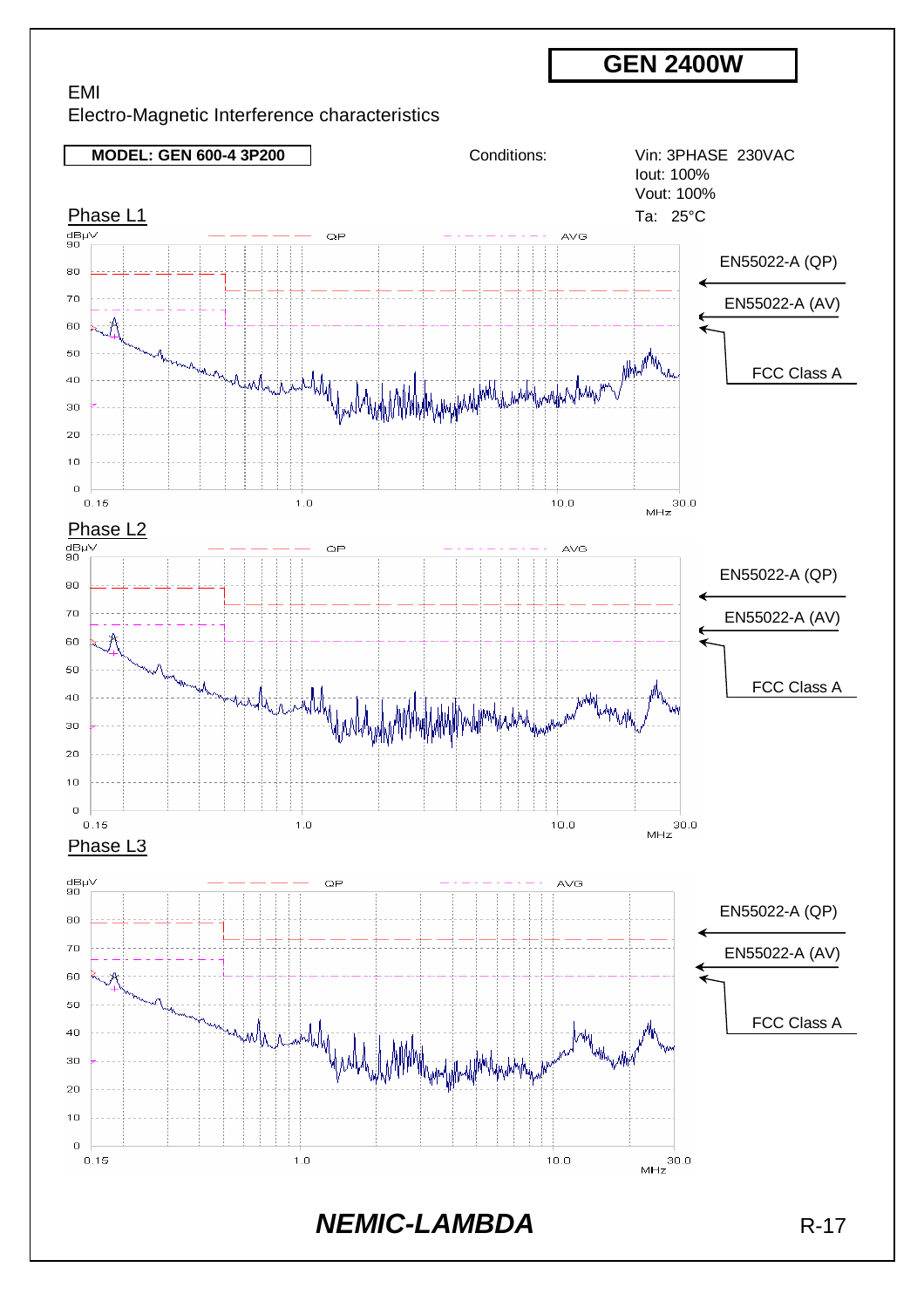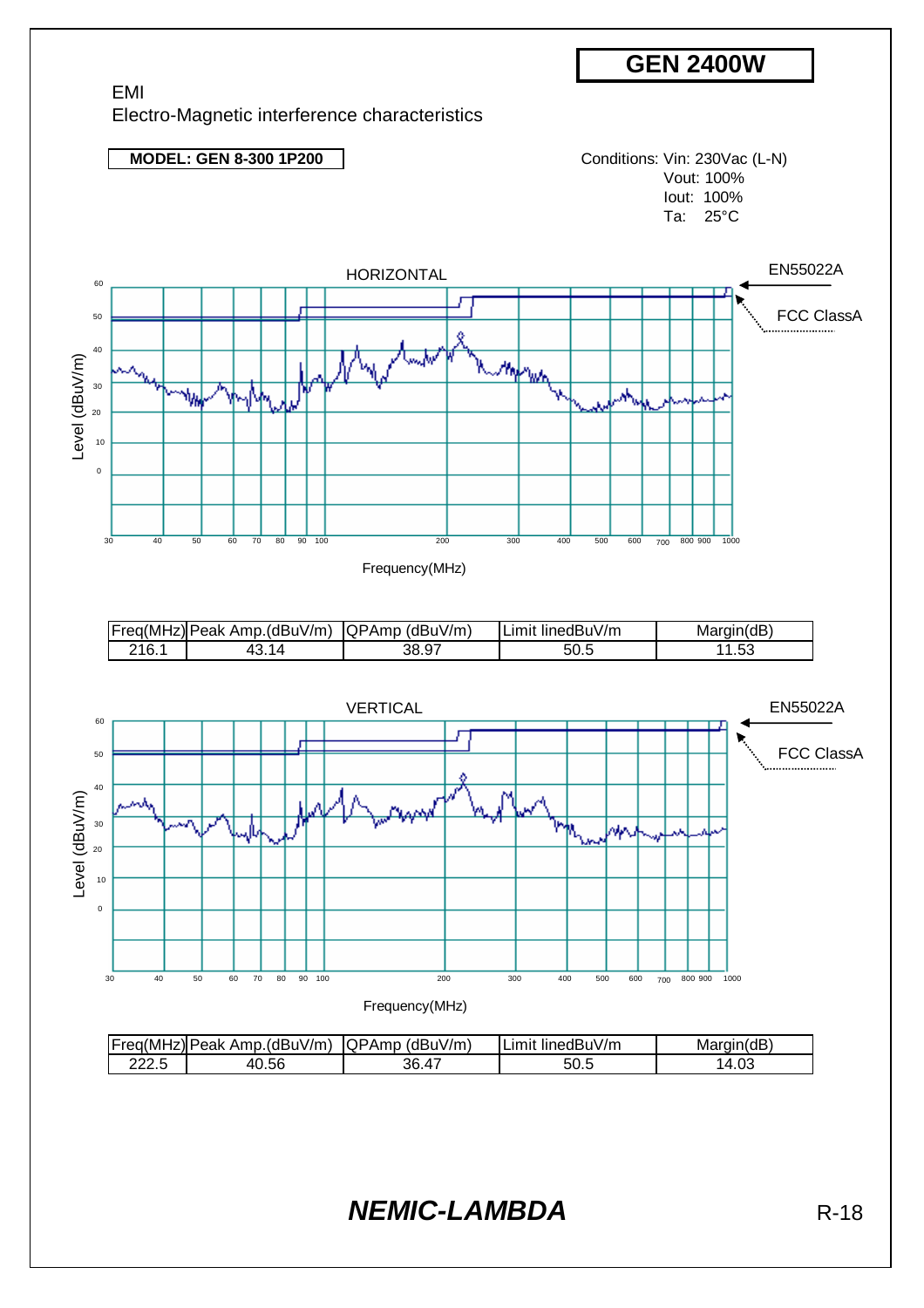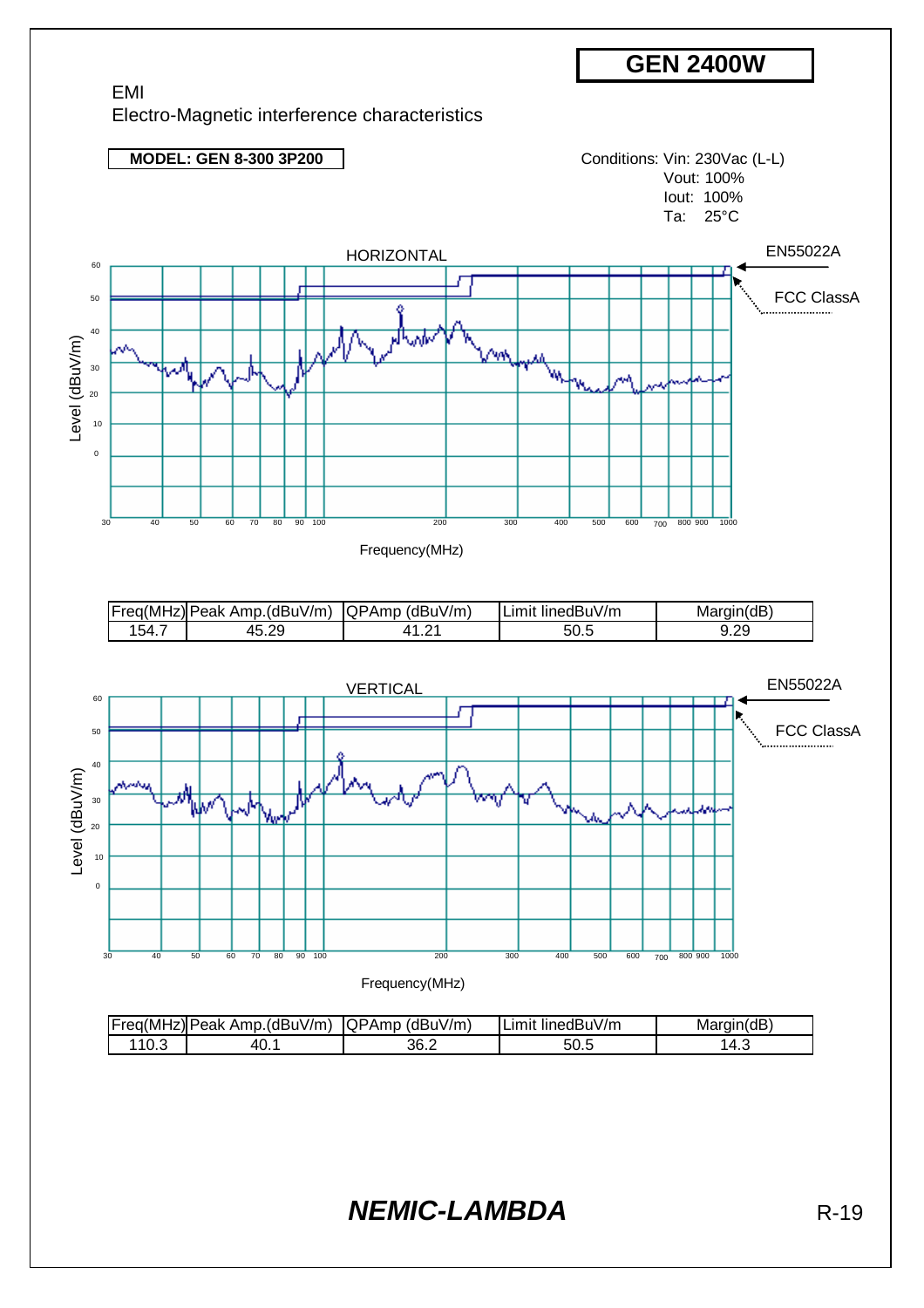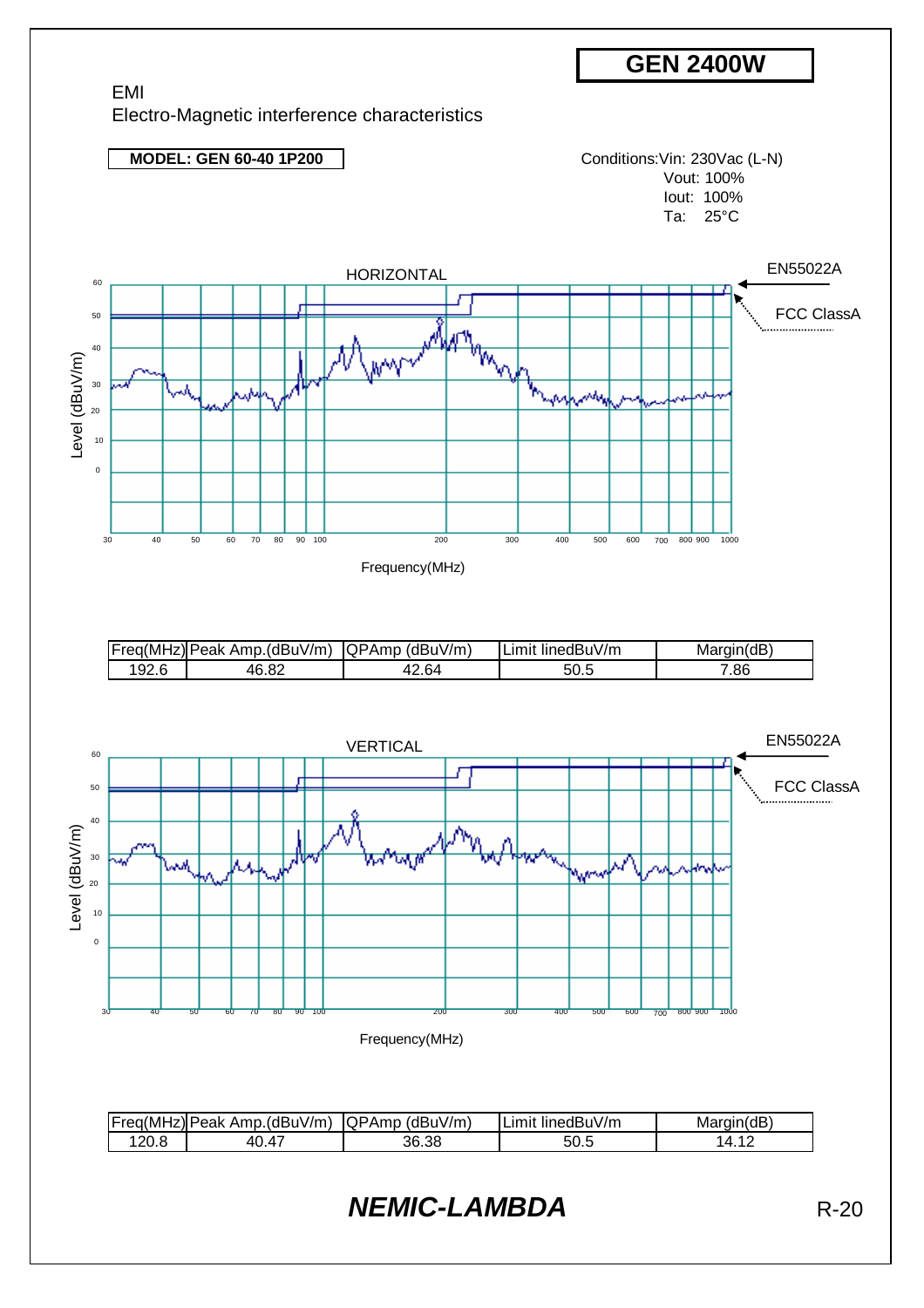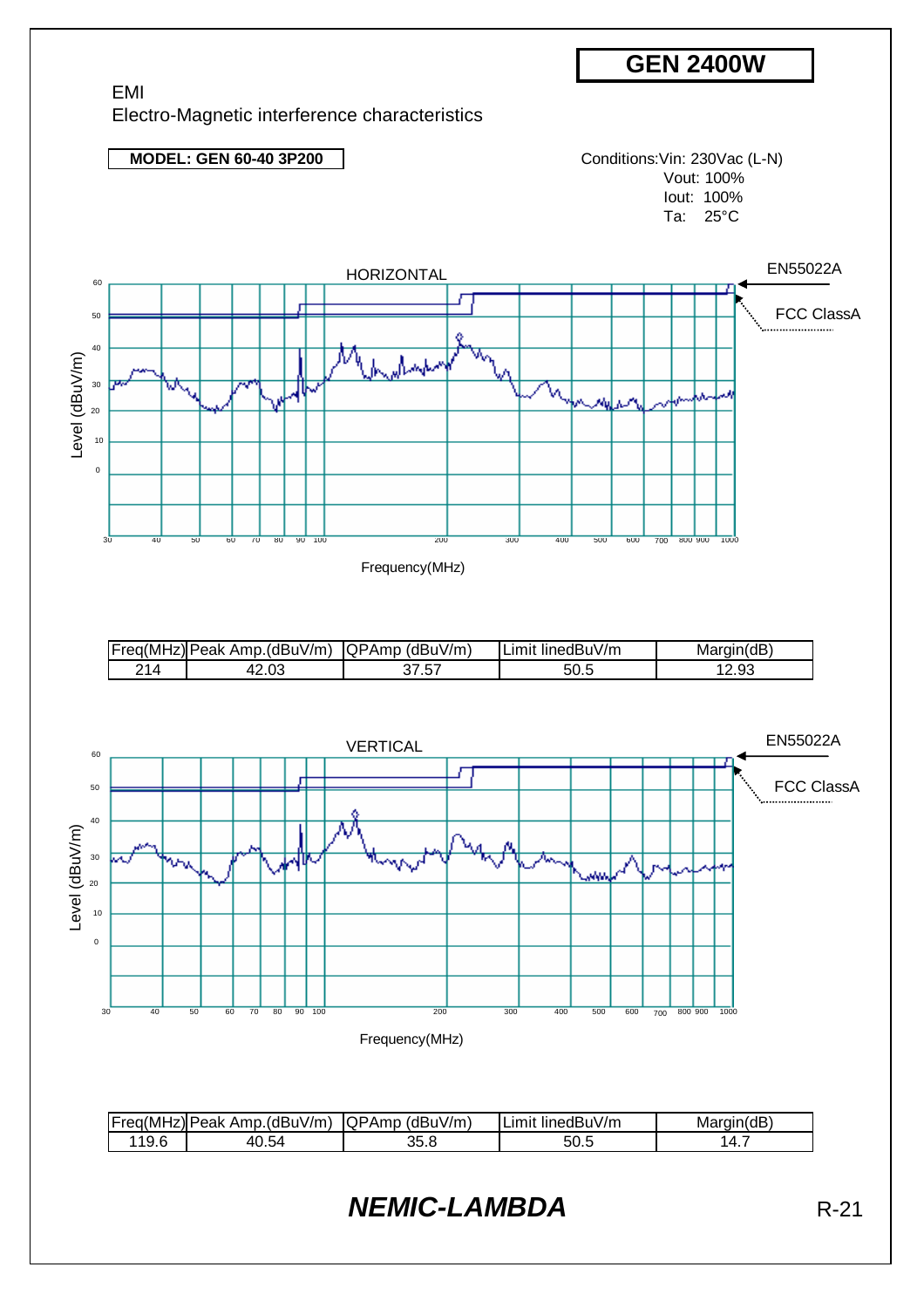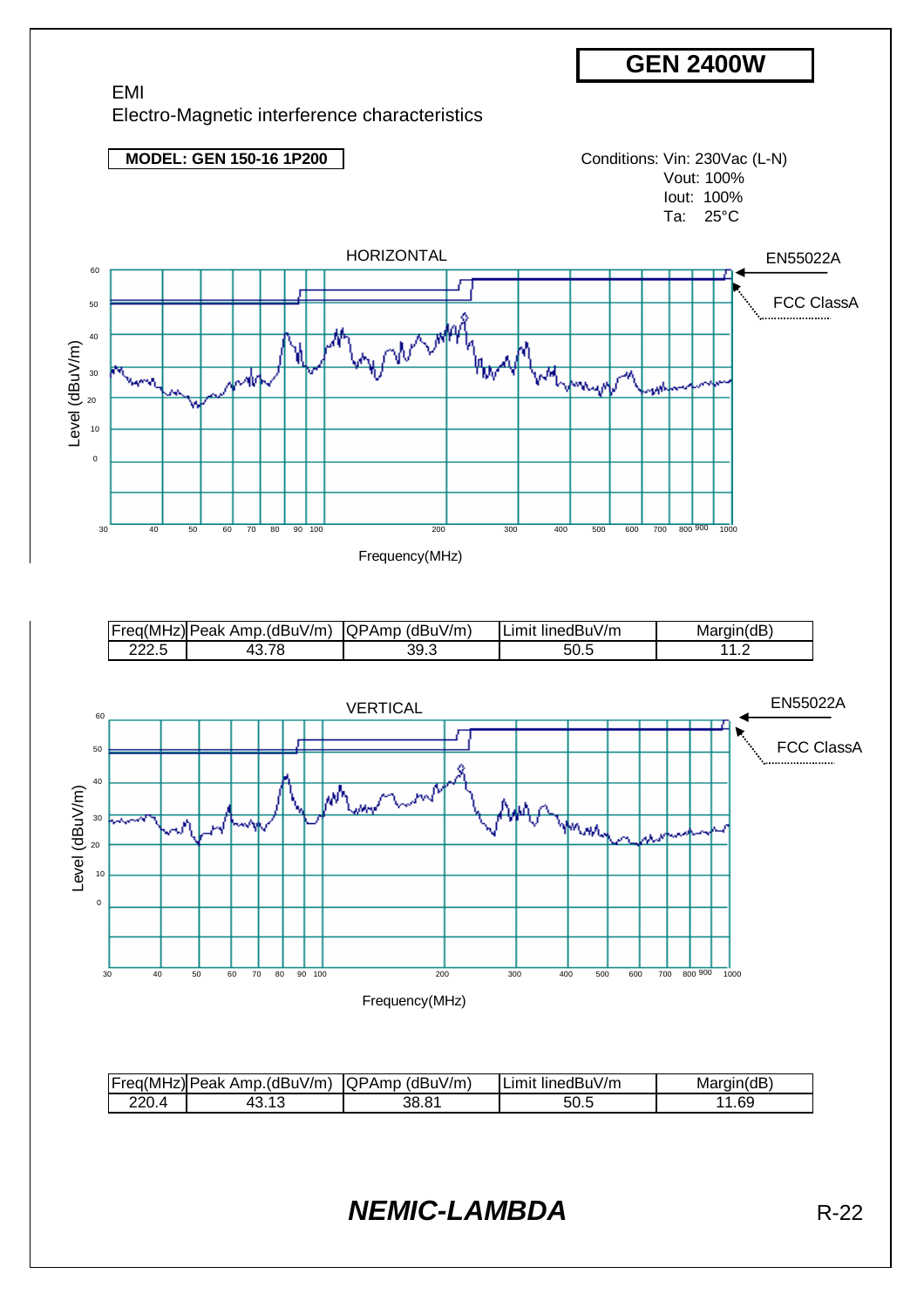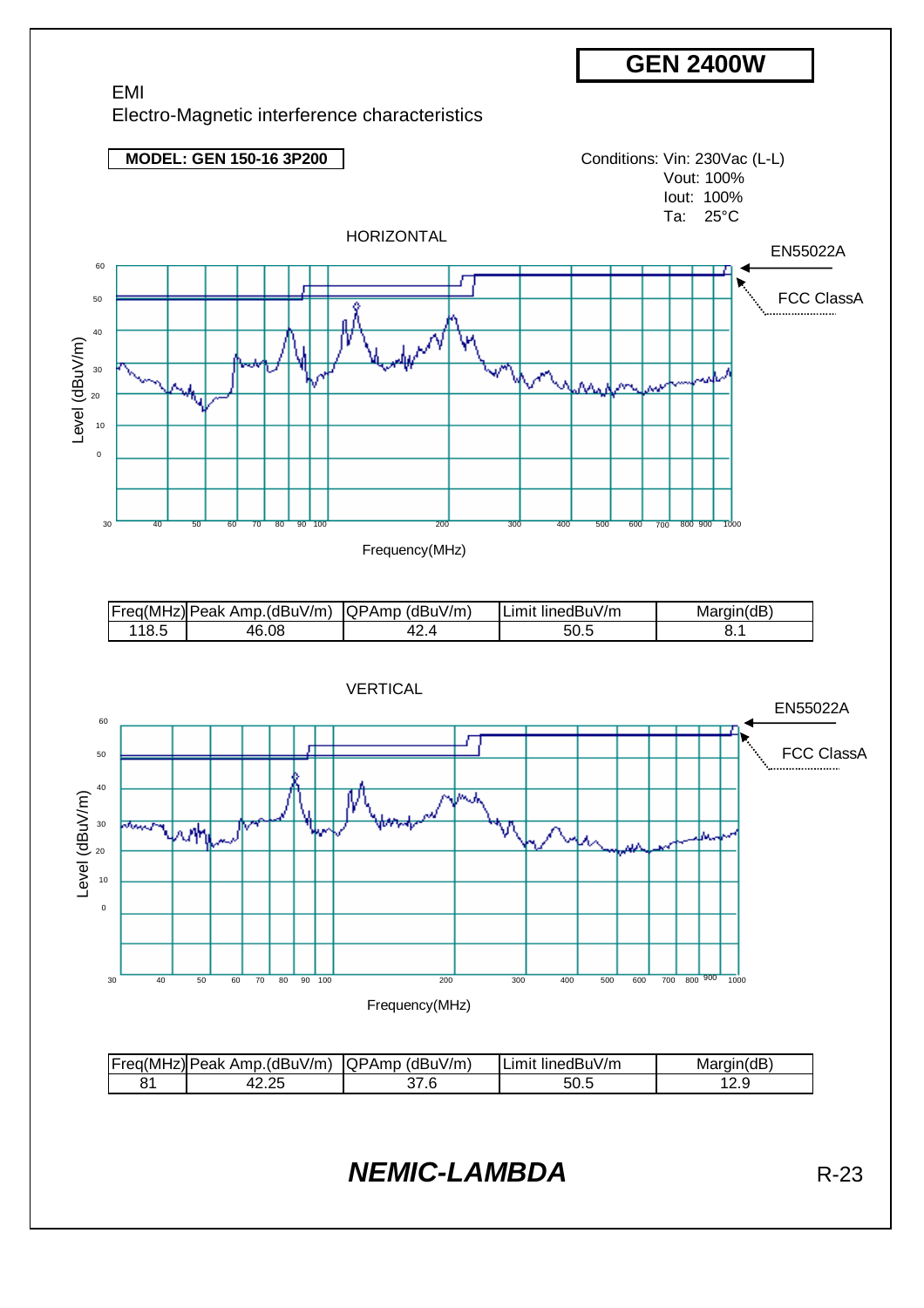